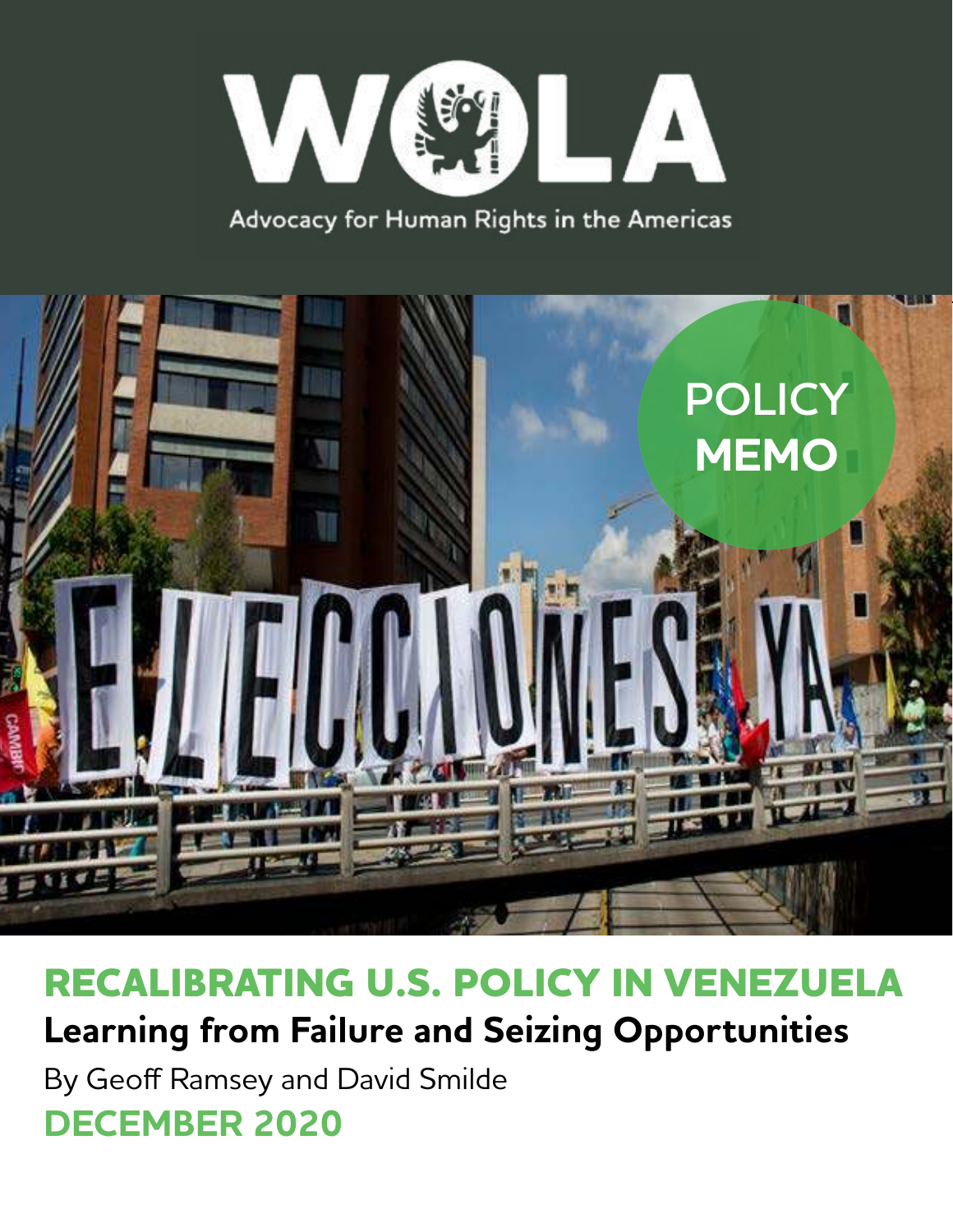## **TABLE OF CONTENTS**

| <b>LEARNING FROM THE TRUMP ADMINISTRATION'S</b>              |
|--------------------------------------------------------------|
| <b>First Mistake: Abandoning Multilateralism and Seeking</b> |
| Second Mistake: Relying on Unfocused, Indiscriminate         |
| Third Mistake: Lack of Clear Support for a Negotiated        |
|                                                              |
| CHARTING A NEW PATH FORWARD20                                |
|                                                              |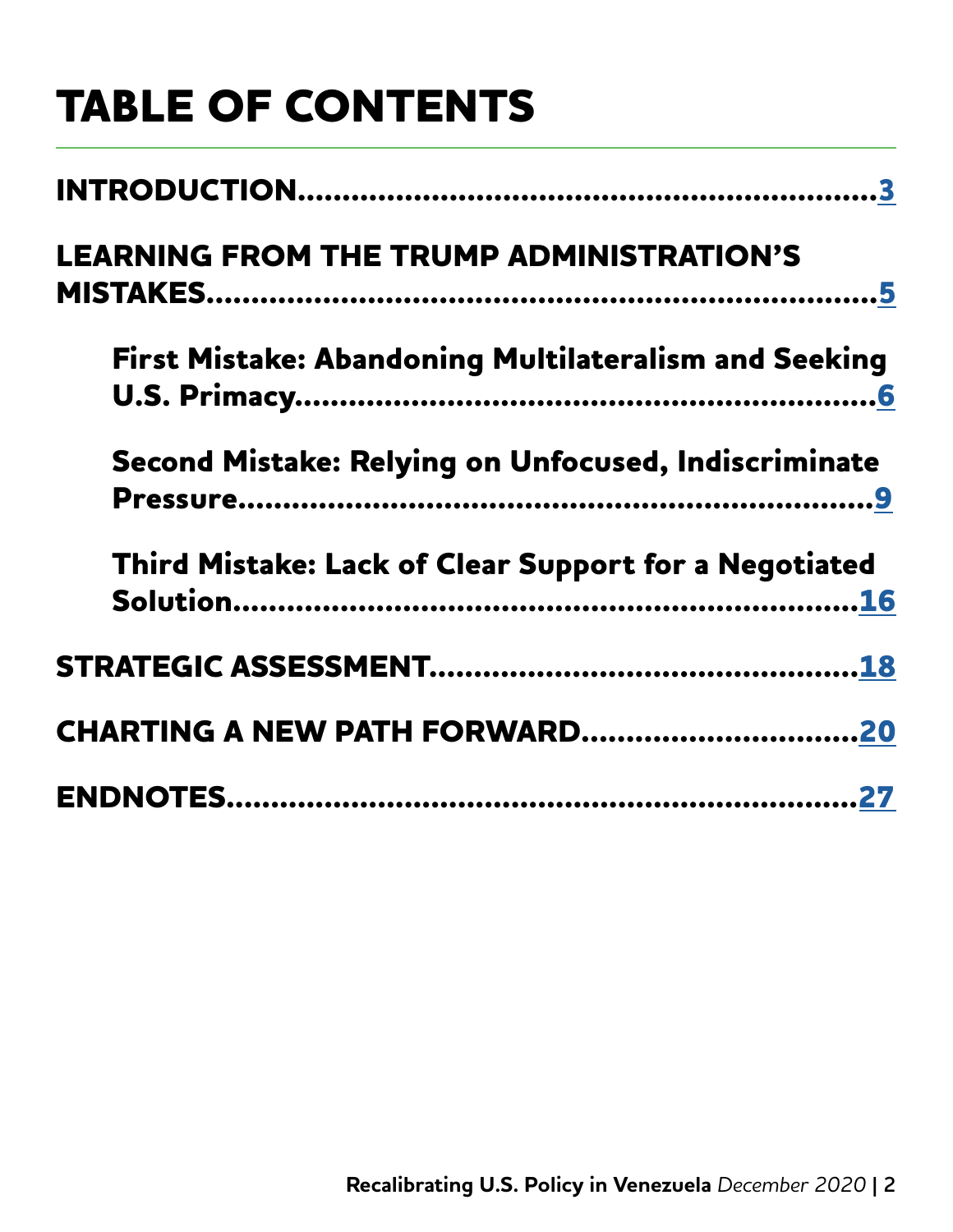# <span id="page-2-0"></span>**INTRODUCTION**

It has been nearly two years since January 10, 2019, when Venezuela's Nicolás Maduro claimed a new presidential term based on the result of a May 2018 election that lacked credible democratic guarantees. In response, the United States and over 50 countries recognized National Assembly President Juan Guaidó after January 23, 2019, when he claimed a mandate as the country's interim president, citing the order of succession $^1$  outlined in the Venezuelan Constitution.

The early months of the Guaidó push appeared to bring new energy to the opposition coalition. After a prolonged period in which the opposition lacked unified leadership, failed to mobilize its followers, or offer a plausible path to change, the emergence of a fresh figure promising a new way forward provided a major boost. In just a few weeks, the opposition exhibited more unity and mobilization than they had in years. The fact that protests in early 2019 drew Venezuelans across class lines<sup>2</sup> revealed widespread dissatisfaction with Maduro's authoritarianism, widespread repression, and economic mismanagement. Venezuelan pollster Datanalisis found that Guaidó had a 61 per- $\text{cent}^3$  approval rating in February 2019, the highest level of popularity of any Venezuelan politician since the death of Hugo Chávez in 2013.

Over time, however, this support began to diminish. A proposed amnesty law was presented in the opposition-controlled National Assembly, intending to provide incentives to Chavista and military elites to abandon Maduro. But the proposal was shelved after a preliminary debate in early February 2019, and has not been revisited.<sup>4</sup> Later that month, an attempt to push aid across the Colombian border—organized over the objections of human rights and humanitarian organizations5—failed spectacularly, ending with a protester's errant molotov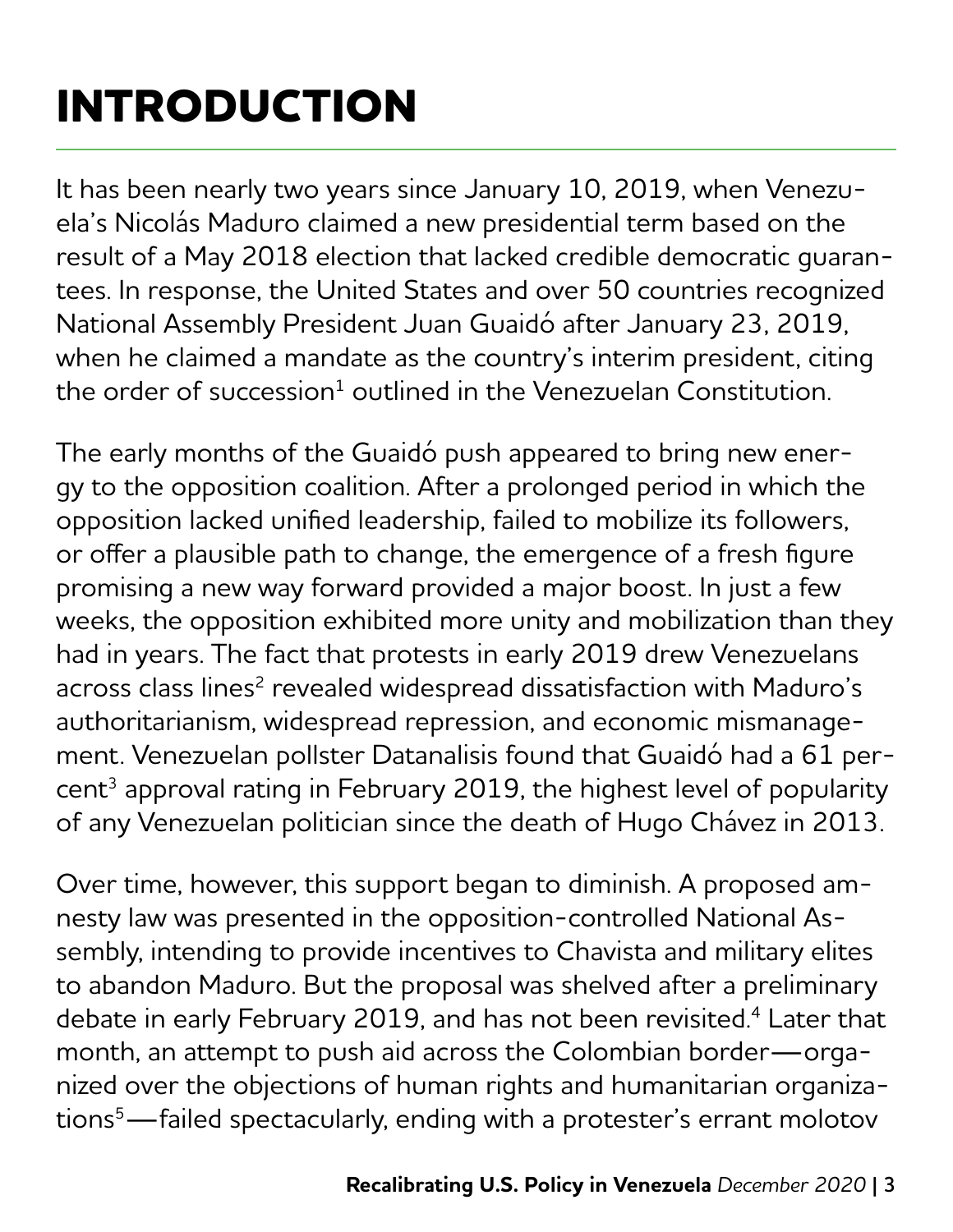cocktail lighting aid trucks on fire.<sup>6</sup> Guaidó representatives were then accused of mishandling funds meant to help support defectors, an incident which Colombian authorities are still investigating.<sup>7</sup> In April 2019, backdoor outreach to key figures in the Maduro regime failed to result in a planned revolt, $^{\rm 8}$  and security forces did not join in an attempted military uprising led by Guaidó and newly-freed opposition leader Leopoldo López. In late 2019, López and other figures in the Guaidó coalition oversaw outreach to multiple representatives $^9$  of private security companies, even signing a contract<sup>10</sup> with one such group, which eventually carried out an ill-fated mercenary raid several months after opposition representatives claimed $11$  to have broken off contact.

These failures have combined to erode support for opposition leadership. Today, roughly two-thirds of Venezuelans—62 percent, according to Datanalisis—say they support neither Guaidó nor Maduro. The polling firm found<sup>12</sup> that Guaidó's approval stood at 27 percent in September 2020, while Maduro's approval was at 14 percent.

Nevertheless, Maduro appears more firmly entrenched in power than at any point in the last two years. He has even accelerated repression of NGOs and journalists,<sup>13</sup> as well as persecution of members of the Guaidó coalition. 12 out of 15 members<sup>14</sup> of Guaidó's "center of government" (centro de gobierno, or cabinet) including his mentor Leopoldo López, live in exile.

The Trump administration's increasingly broad economic sanctions against Venezuela, while perhaps complicating the finances of Maduro's government, do not appear to have advanced a transition. Instead, they have accelerated the country's pre-existing economic contraction and contributed to a plummet in imports.<sup>15</sup> Although a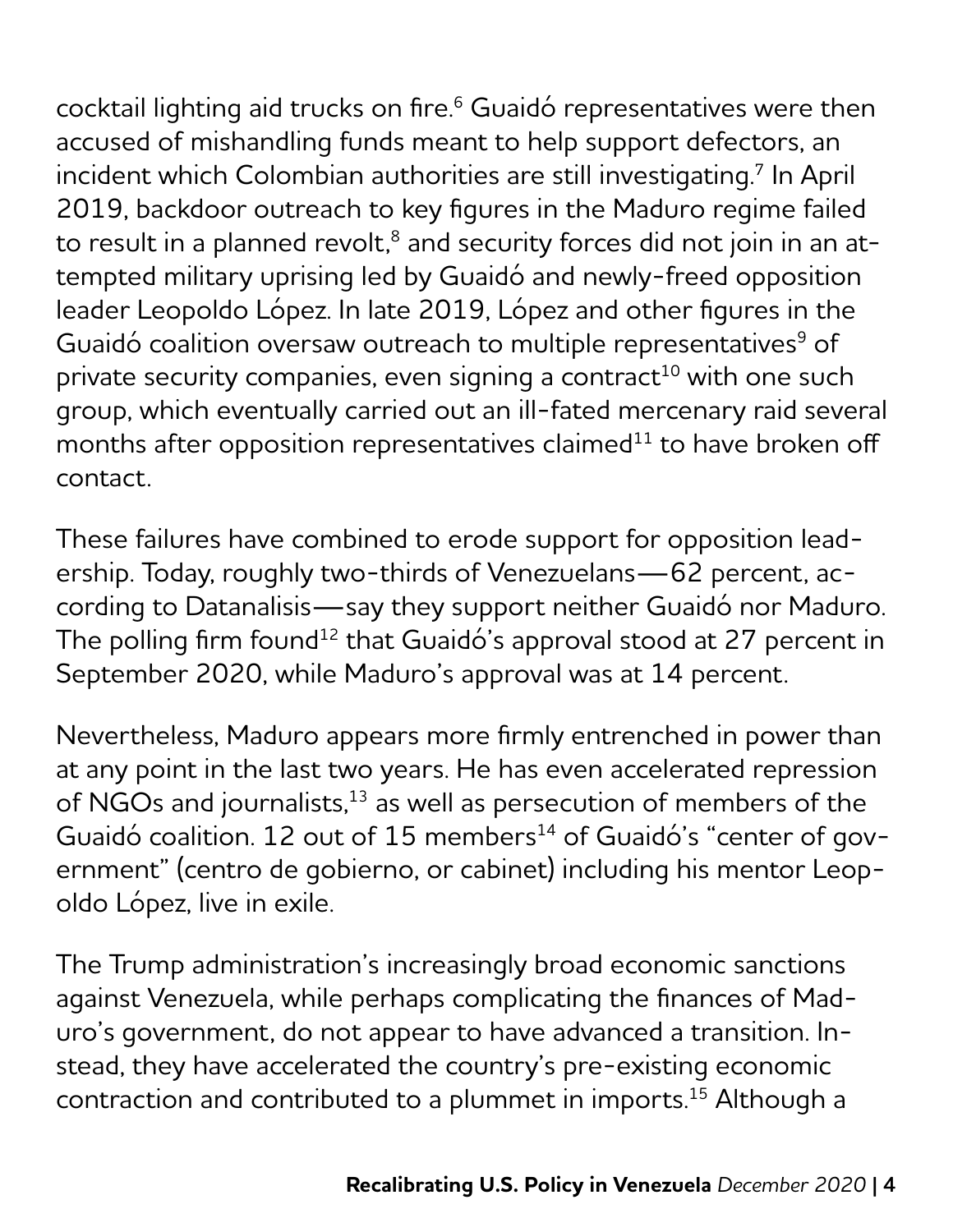<span id="page-4-0"></span>full economic recovery is impossible without investments currently blocked by sanctions, there is no indication that sanctions will produce a change in government.

All of this points to the need for a change in strategy. When President-elect Joe Biden takes office on January 20, 2021, he will face an important opportunity to change course—and to implement a more successful approach to supporting a peaceful return to democracy in Venezuela.

Doing so will not be easy. It will require a mix of political leadership, strategic vision, and an understanding of the reality on the ground. With this in mind, this memo seeks to explain the biggest errors of the Trump administration's Venezuela policy in recent years, and to lay out a series of concrete recommendations for the next administration.

# **LEARNING FROM THE TRUMP ADMINISTRATION'S MISTAKES**

The Trump administration's approach to Venezuela has been marked by several major mistakes, including: abandoning multilateralism and seeking U.S. primacy in confronting Maduro, misguided pressure including sanctions that have harmed and demobilized Venezuelans, and a failure to engage with relevant international and national stakeholders. In combination with each other and with external factors, these missteps have hindered the search for a peaceful, democratic solution to the crisis. Any successful policy change in Venezuela will depend on the next administration learning from these mistakes and avoiding them in the future.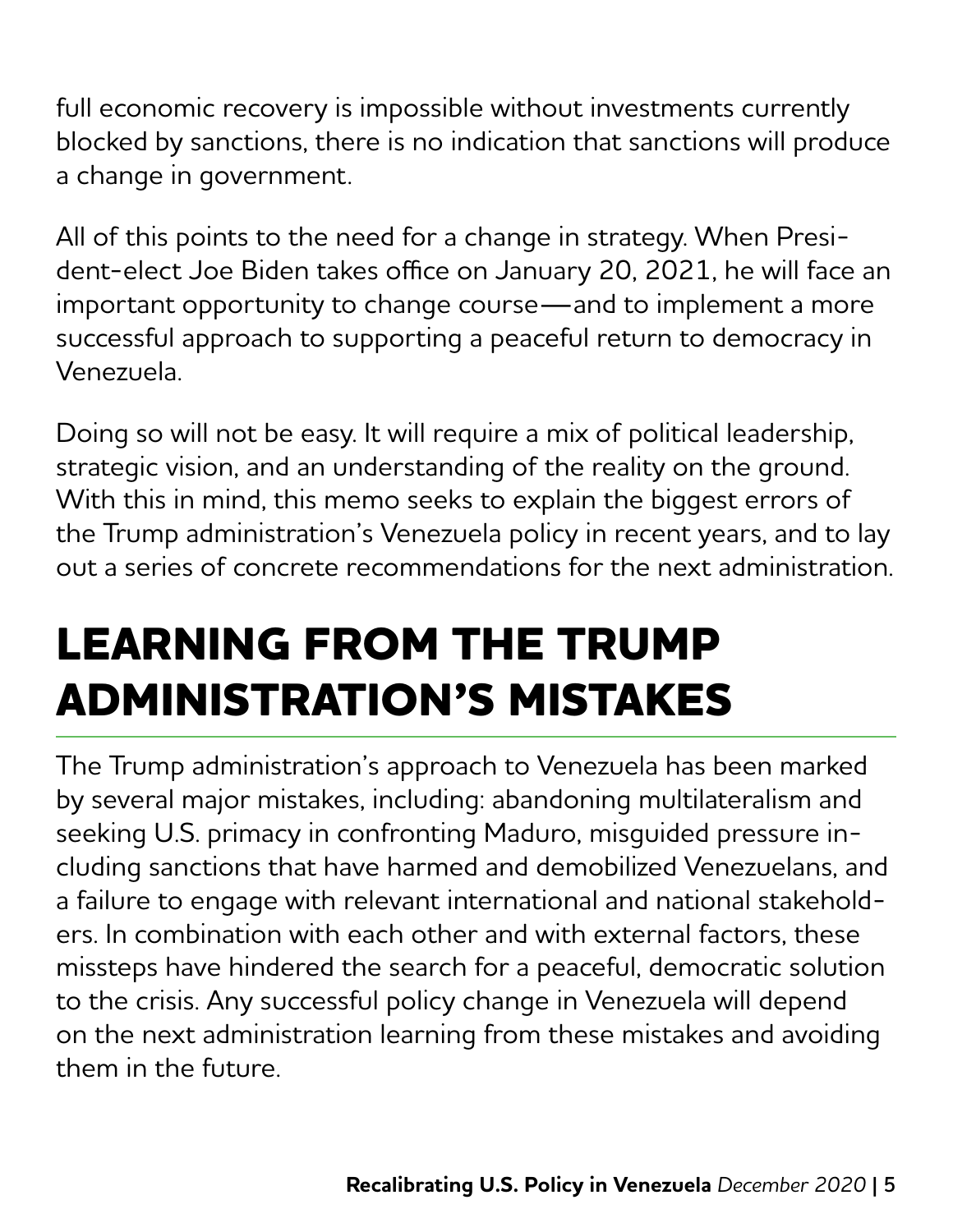## <span id="page-5-0"></span>**FIRST MISTAKE: ABANDONING MULTILATERALISM AND SEEKING U.S. PRIMACY**

Supporting a multilateral, regional response to Venezuela's political and humanitarian crisis would be a more productive approach than the U.S. government trying to take ownership of the issue. The historical role of the U.S. government in interventions throughout the Western Hemisphere saps legitimacy from any U.S.-led effort to pressure for political change in Venezuela—meaning playing a more "background" role in supporting efforts headed by regional partners is a more constructive way forward. It provides greater legitimacy to the struggle to return to democracy in Venezuela by complicating the Maduro regime's attempts to paint itself as a victim of imperialism, and leads to greater buy-in from international partners that makes diplomatic pressure more effective.

In its first two years, the Trump administration's approach to Venezuela did appear to reflect some understanding that the United States should work collaboratively within a larger multilateral framework, but not dominate the coalition.

In 2017, the White House explicitly encouraged efforts by Latin American countries to assume a lead role in the Venezuela crisis. This  $initial$  effort<sup>16</sup> led to some of the most successful coalition-building in the international response to the Venezuela crisis to date. Calculated diplomatic engagement in 2017 saw the U.S. government support the emergence of the 14-member Lima Group despite not being included as a member of the bloc, as well as a series of important diplomatic initiatives<sup>17</sup> denouncing the deterioration of Venezuela's democracy in the Organization of American States.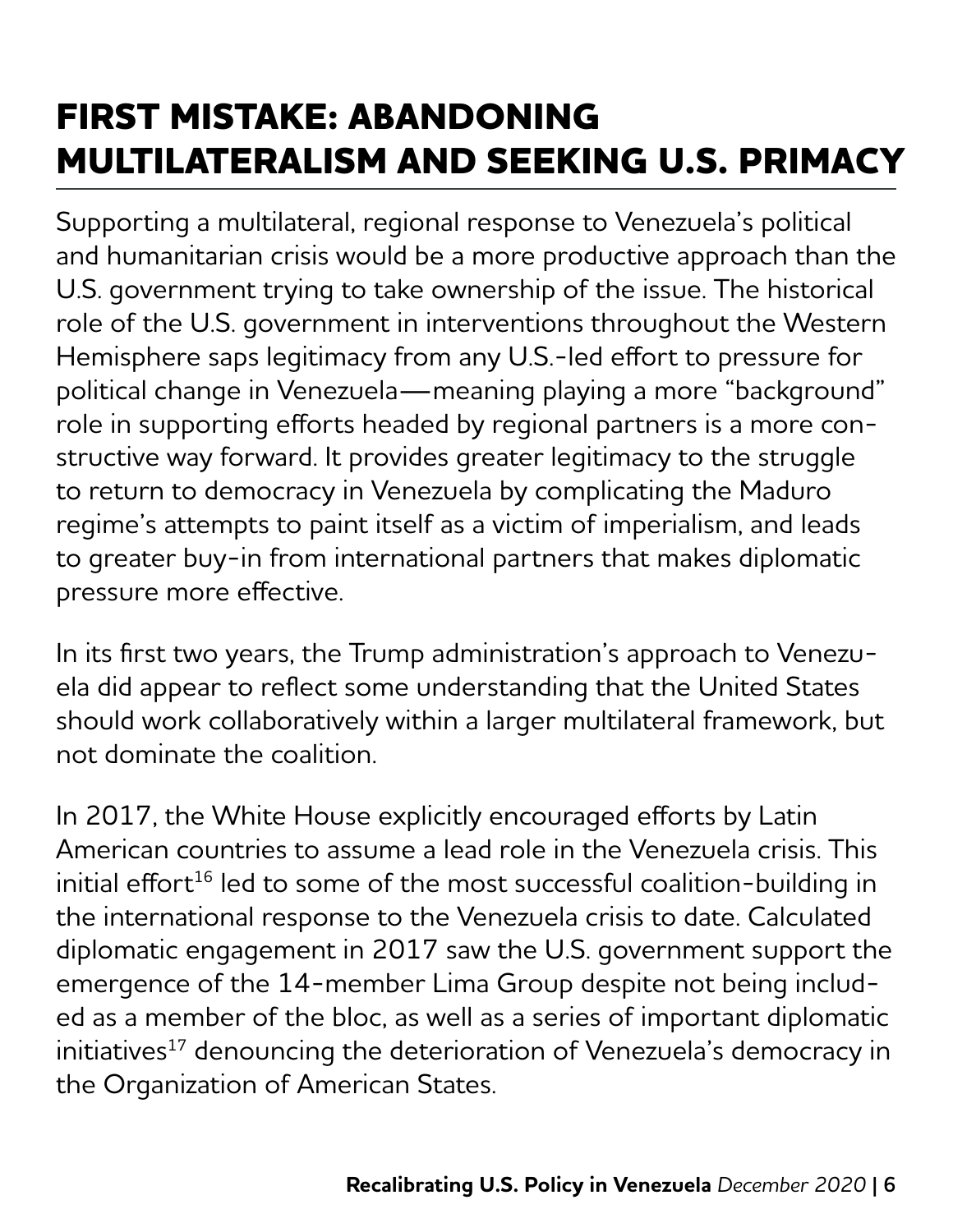The Trump administration continued to signal support for a Latin America-led response to Venezuela's crisis even after announcing financial sanctions in August 2017, a significant unilateral escalation in U.S. policy which was announced after Maduro created a parallel assembly to get around the opposition-controlled legislature. After a September 2017 "working dinner" between President Trump and regional leaders<sup>18</sup> from Colombia, Panama, Brazil, and Argentina on the sidelines of the UN General Assembly, the Latin American presidents in attendance told journalists $19$  the Trump administration was receptive to their ideas on addressing the Venezuela crisis—and that Trump had responded well to their objections to any kind of military action.

When a new round of negotiations emerged between opposition leaders and the Maduro government in December 2017,<sup>20</sup> the most visible international backers of the talks were the regional sponsors chosen by each side: Mexico and Chile for the opposition, and Nicaragua and Bolivia for the government. Even as the talks stalled out, the State Department kept a purposefully low profile, with regional governments remaining the public face of the process, rather than risk it being seen as a U.S.-led initiative.

This changed in early 2018, after Mike Pompeo took over as Secretary of State. Pompeo, an open critic of what he has derided as<sup>21</sup> "multilateralism just for the sake of it," adopted a different approach. In May 2018, after just two weeks on the job, Pompeo openly broke from previous efforts to emphasize Latin American autonomy by directly participating in a Lima Group meeting.<sup>22</sup> By November 2018, National Security Advisor John Bolton had coined the term "troika of tyranny" and framed the struggle for democracy in Venezuela as a U.S.-led battle against, in his words,<sup>23</sup> "poisonous ideologies." He also reaffirmed the relevancy of the "Monroe Doctrine,"<sup>24</sup> an idea of U.S. predominance that is widely rejected in the hemisphere.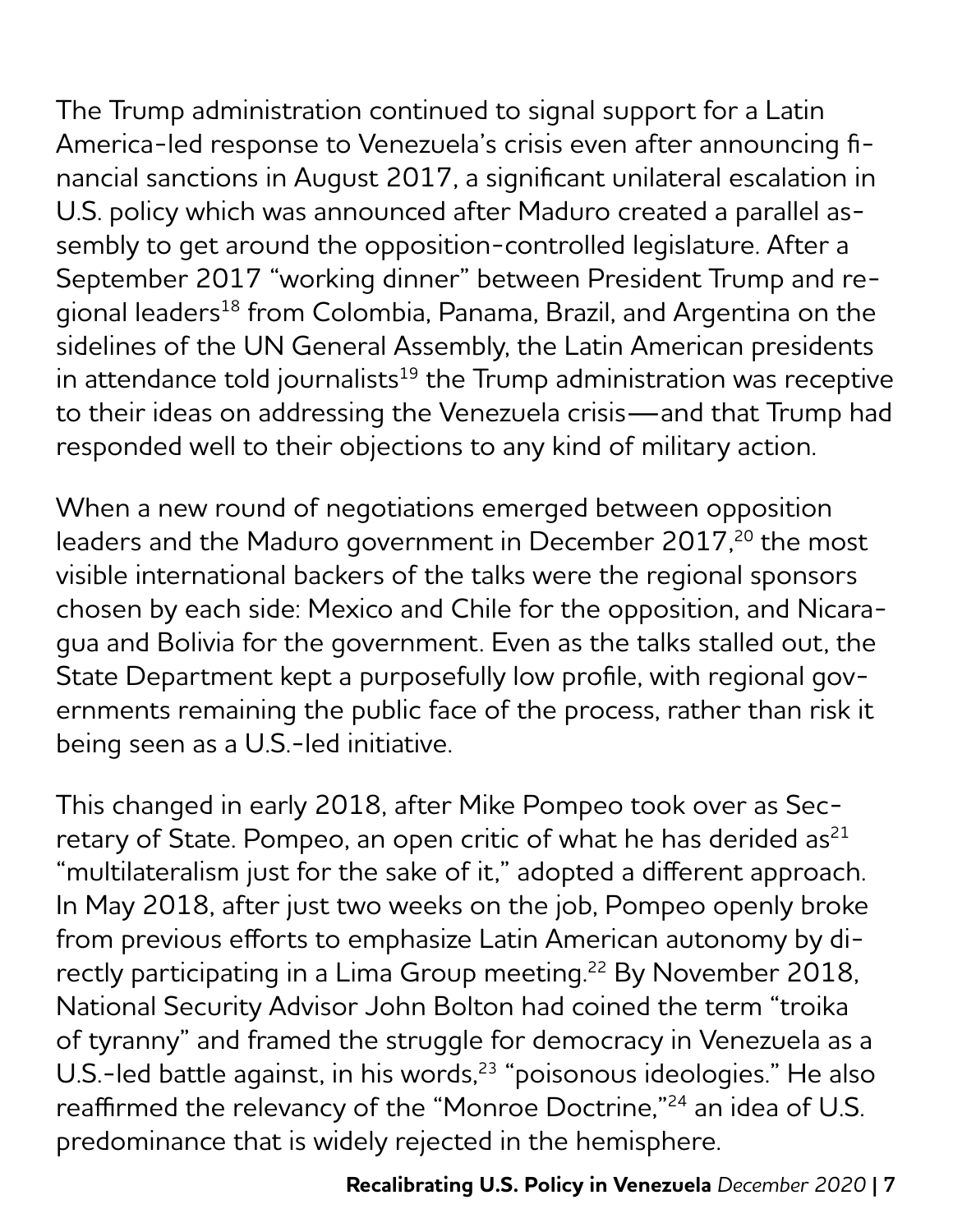While Bolton left the administration in September 2019, much of this framing has continued, with the Trump administration still asserting its primacy in generating international pressure against the Maduro regime. This more protagonistic approach of the United States in addressing Venezuela's crisis—rather than keeping a lower profile and ensuring that regional governments are leading the process—has alienated allies and complicated their efforts.

The European Union, whose approach has been openly criticized<sup>25</sup> by U.S. Special Representative for Venezuela Elliot Abrams, grew increasingly distant from the United States' strategy. In early 2019, the EU, alongside several Latin American countries, launched the International Contact Group on Venezuela (ICG) as an attempt to remedy what European diplomats saw as a lack of emphasis on negotiations<sup>26</sup> as the ultimate goal of pressure. Over time, as U.S.-led efforts have failed and Latin American countries are increasingly emphasizing the need for a peaceful political solution, the ICG has gained members in the Americas. Today the group includes Argentina, Bolivia, Costa Rica, the Dominican Republic, Ecuador, Panama, and Uruguay. In addition to the European Union as a whole, the ICG also includes France, Germany, Italy, the Netherlands, Portugal, Spain, Sweden, and the United Kingdom.

The EU and the ICG have maintained significant engagement in Venezuela. In September 2020, a coalition of opposition figures tried to pressure Maduro to hold a clean legislative election, and negotiations succeeded in getting the regime to pardon over 100 dissidents, many of whom were imprisoned. They also succeeded in pressuring Maduro to request international observation<sup>27</sup> from the European Union and United Nations. The EU even sent a mission to Caracas to encourage this deal, after first getting support from members of the ICG.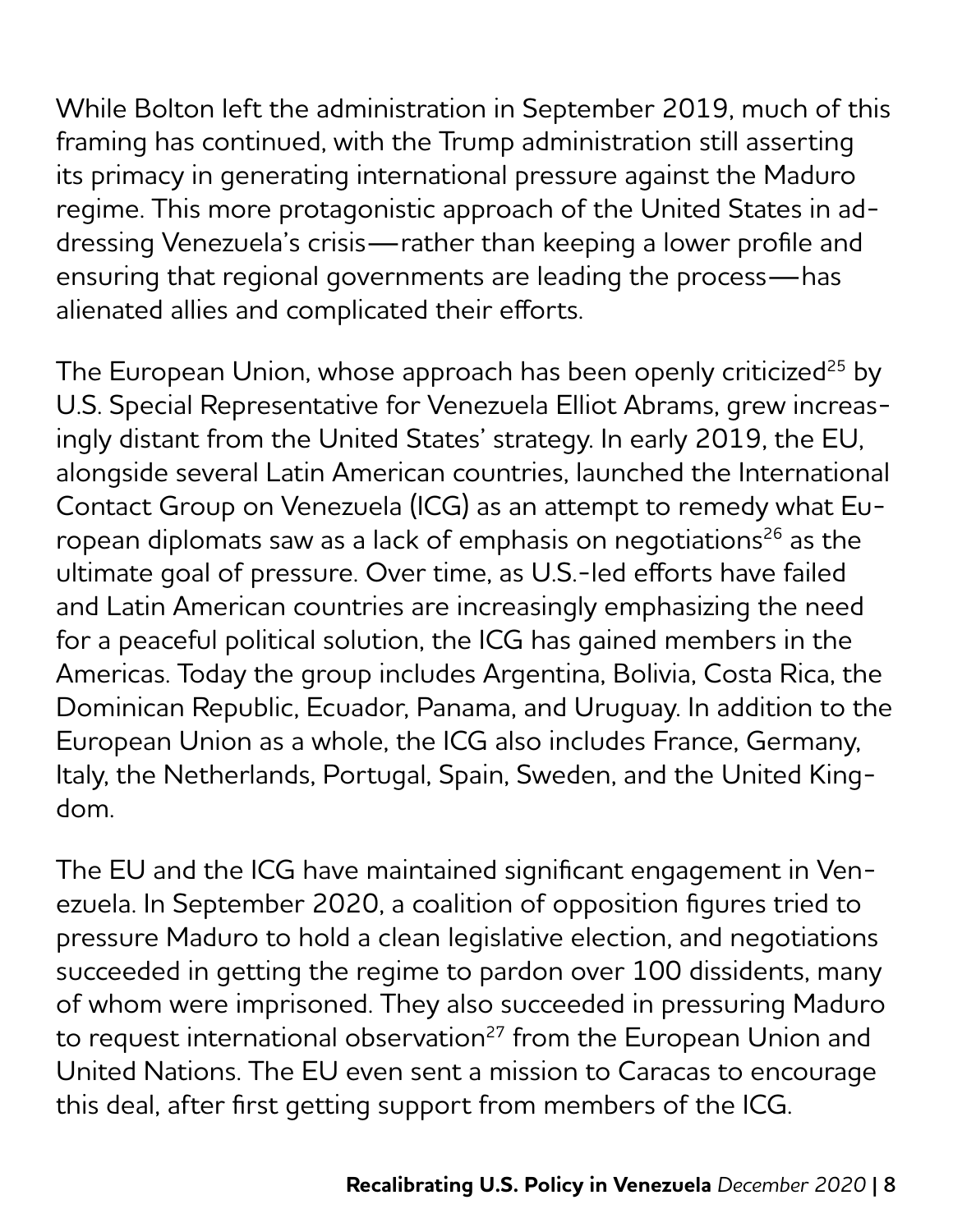<span id="page-8-0"></span>But the Trump administration attacked<sup>28</sup> the European diplomats and accused<sup>29</sup> the EU of engaging in "cowboy diplomacy." With the U.S. government actively undermining the negotiations, Maduro took advantage of the opportunity to walk away from them.

Ultimately, the Trump administration's aversion to multilateralism proved counterproductive in dealing with Venezuela's political and humanitarian crisis, doing little to change the status quo. To better foster and build upon opportunities to peacefully address Venezuela's ongoing crises, the United States will need to support a multilateral approach to advancing future negotiations.

## **SECOND MISTAKE: RELYING ON UNFOCUSED, INDISCRIMINATE PRESSURE**

A hallmark of the U.S. strategy under the Trump administration has been an overreliance on sectoral sanctions, with a decreasing interest in carving out humanitarian exceptions to minimize their impact on the Venezuelan population. The U.S. pressure strategy has also included repeated threats of military intervention, as well as unsealing a series of indictments against top members of Maduro's inner circle. Ultimately, the combined effect of these tactics has been to dramatically raise exit costs for political and military elites who may have once considered supporting a transition, as well as to accelerate Venezuela's already deep economic crisis and, by extension, reduce the population's capacity to mobilize against the regime. The one exception to this trend has been the evolution in U.S. strategy in announcing individual sanctions.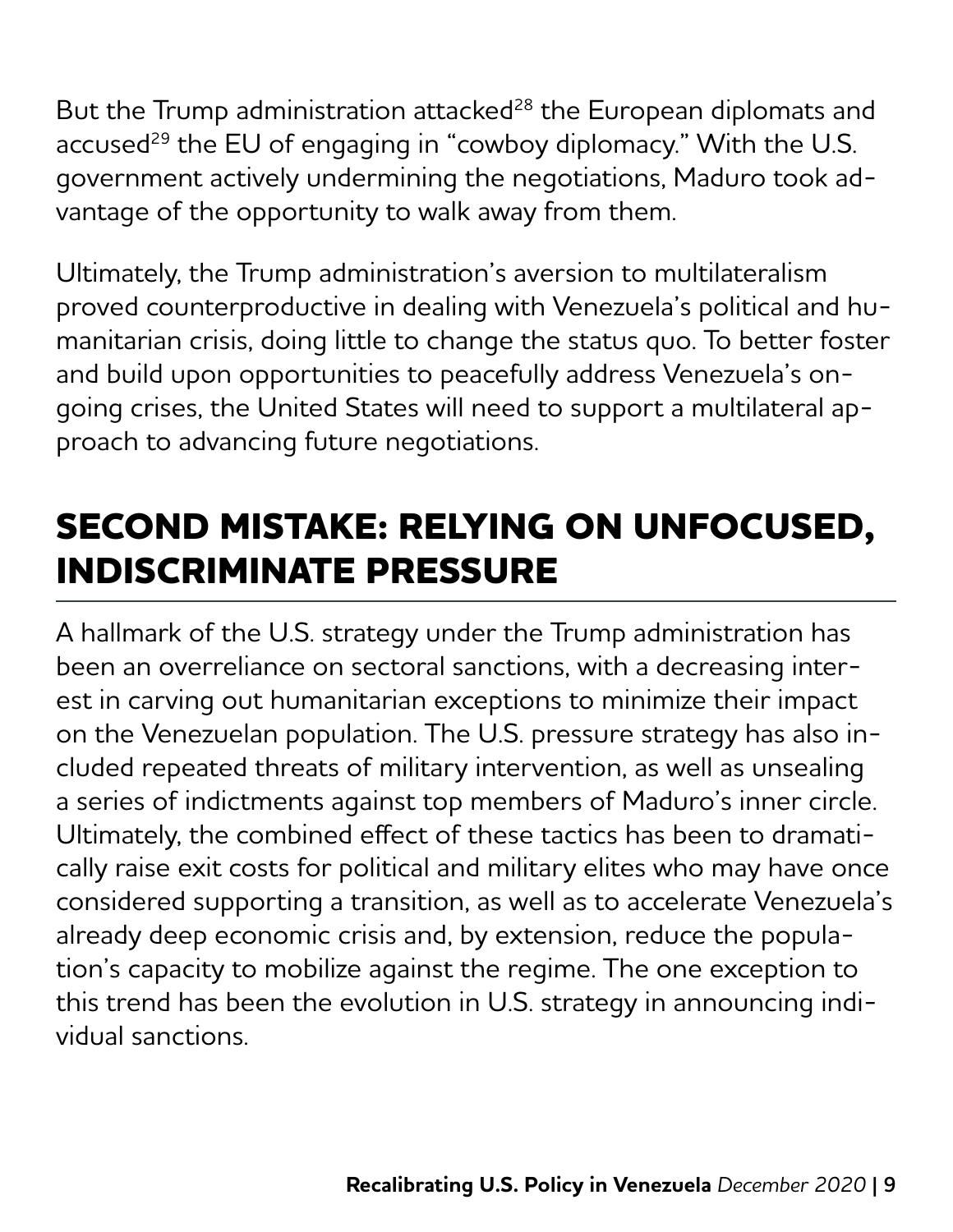#### **Individual Sanctions**

In the late Obama administration and early days of the Trump administration, U.S. officials privately acknowledged that adding an individual to the Treasury's list of Specially Designated Nationals could provide them with perverse incentives. Rather than encouraging defection, being sanctioned with no clear way off the list could instead bind individuals closer to Maduro as they could see their fate (and perhaps the possibility of a life outside prison) as essentially tied to the regime's continued survival. Maduro has understood this dynamic well. When the U.S. kicked off its pressure campaign by sanctioning seven individuals in early 2015, for instance, each were awarded influential positions<sup>30</sup> in Venezuelan state industries or in the state security apparatus—in some cases even being given ceremonial swords as a symbol of their loyalty.

For the most part, the U.S. government has understood this effect in Venezuela, even as they have sanctioned 164 political, economic, and military elites to date. $31$  This explains conspicuous absences on the U.S. sanctions from 2017 to 2018. For instance, United Socialist Party (PSUV) Vice President Diosdado Cabello was sanctioned<sup>32</sup> by Canada and the European Union several months before being sanctioned by the U.S. Treasury in May 2018. The United States also delayed sanctioning First Lady Cilia Flores, Vice President Delcy Rodriguez, Information Minister Jorge Rodriguez, and Defense Minister Vladimir Padrino López, each of whom were designated<sup>33</sup> to the SDN list in September 2018. The logic of this appears to have been to leave important decision-makers with an interest in negotiation.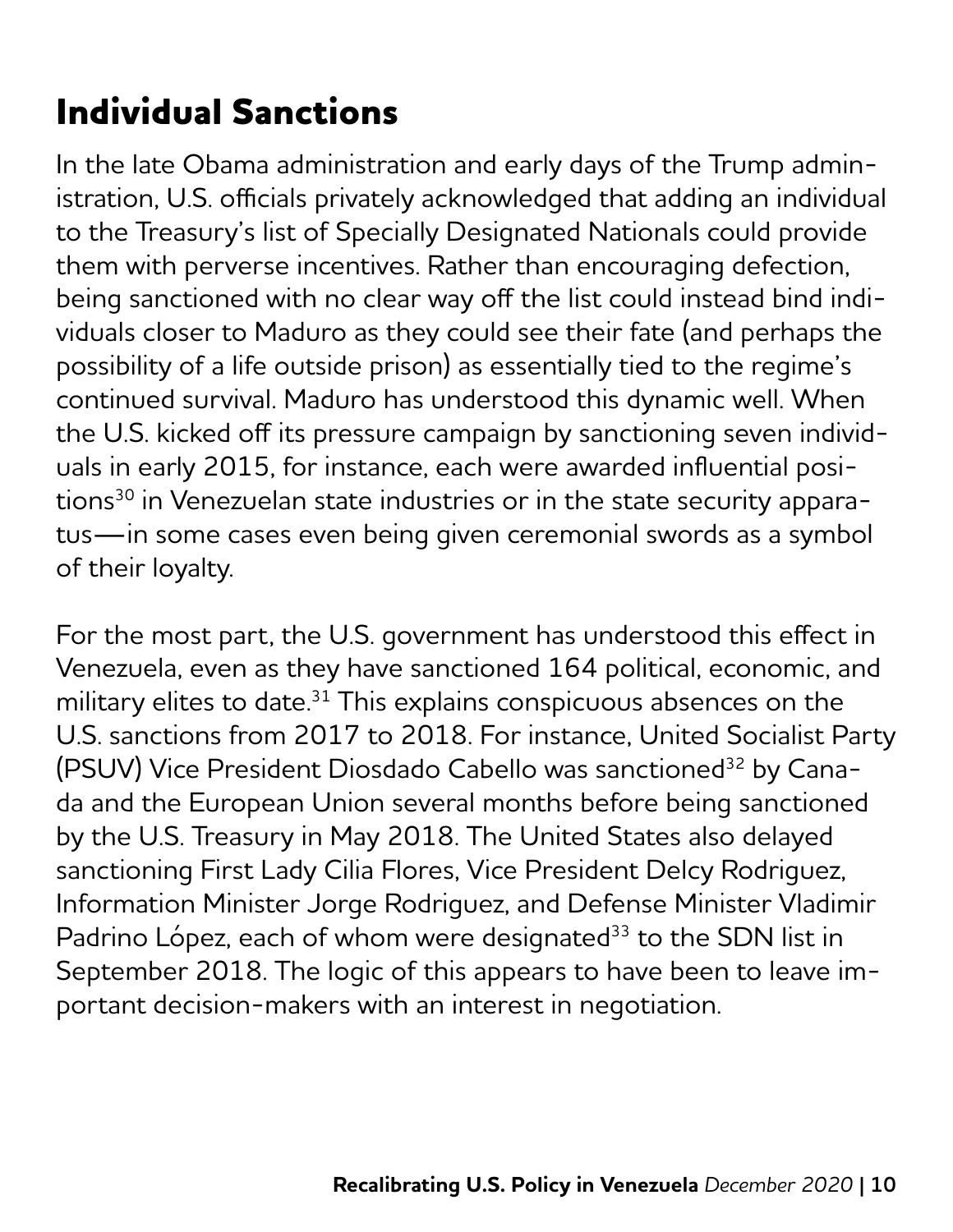#### **GRAPH 1**

#### **NUMBER OF VENEZUELAN INDIVIDUALS SANCTIONED BY COUNTRY (2016-2020)**



Source: "WOLA Targeted Sanctions Database." Washington Office on Latin America. Updated December 15, 2020.

When the U.S. government eventually added these latter individuals to the list, officials took care to note in public communications that such sanctions did not have to be permanent. Beginning in September 2018, both the State Department<sup>34</sup> and Treasury<sup>35</sup> began includ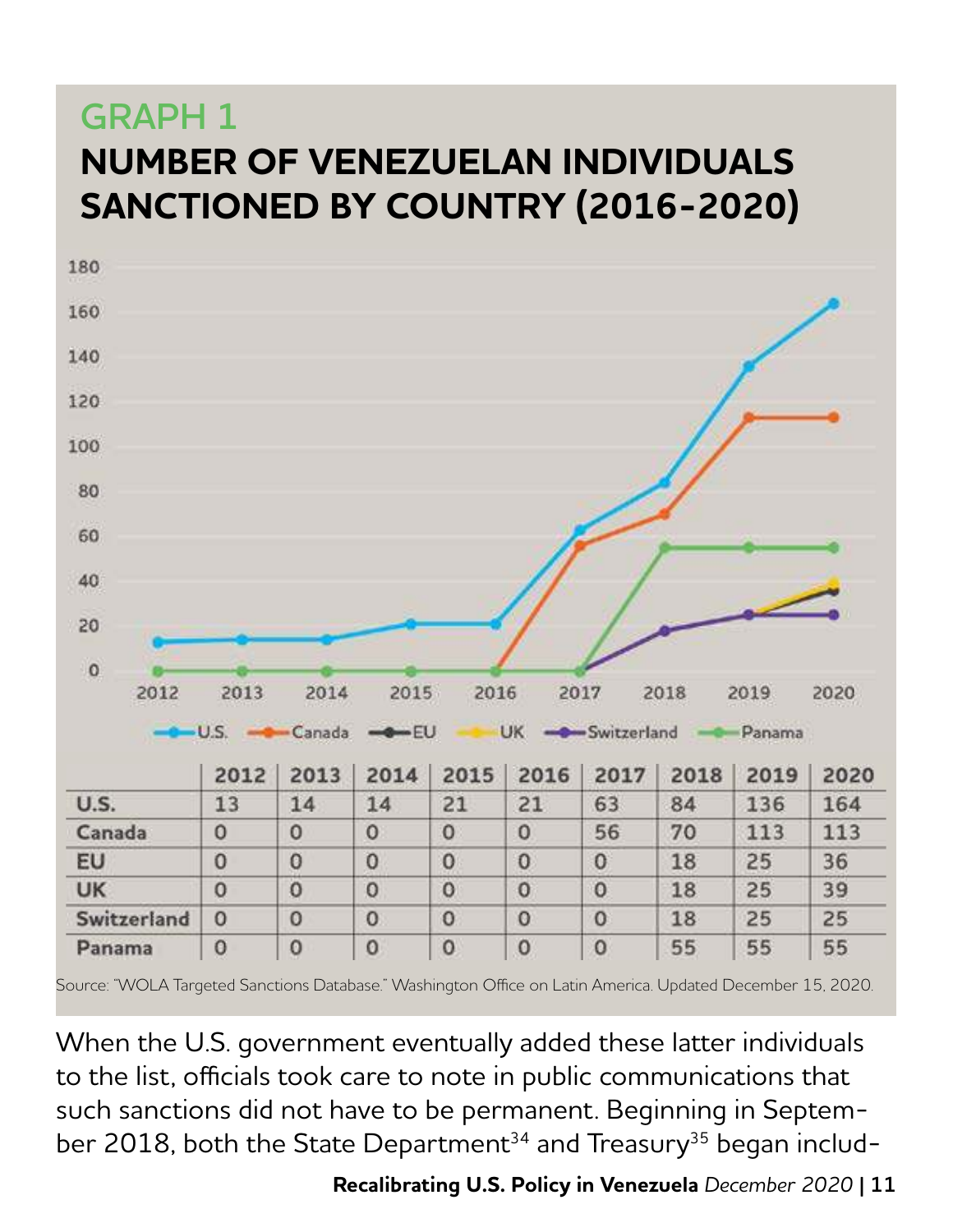ing the following language in their announcements of new individuals added to the sanctions list (emphasis added):

"U.S. sanctions need not be permanent; they are intended to change behavior. The United States would consider lifting sanctions for persons sanctioned under E.O. 13692 that **take concrete and meaningful actions to restore democratic order, refuse to take part in human rights abuses and speak out against abuses committed by the government, and combat corruption in Venezuela.**"

Starting in February 2019, this language shifted.<sup>36</sup> It was changed to:

"U.S. sanctions need not be permanent; sanctions are intended to bring about a positive change of behavior. The United States has made clear that **the removal of sanctions is available for persons designated under E.O. 13692 or E.O. 13850 who…**"

However, neither wording provides a strong guarantee of sanctions relief, and clearer language is needed. So far this language is only applied to those sanctioned under Executive Order 13692<sup>37</sup> (which was signed under the Obama administration) and Executive Order 13850,<sup>38</sup> which was signed by President Trump in November 2018. Those sanctioned for alleged links to terrorism or to drug trafficking have not been publicly offered any off-ramps from allegiance to Maduro.

### **Indictments**

The U.S. government seems to have abandoned a targeted approach to building leverage in early 2020. On March 26, the Justice Department unsealed indictments<sup>39</sup> against Maduro and 14 other current and former Venezuelan officials, mostly on charges linked to drug trafficking. As a result of this decision, the heads of every institution controlled by Chavismo, including the executive (Maduro), the judiciary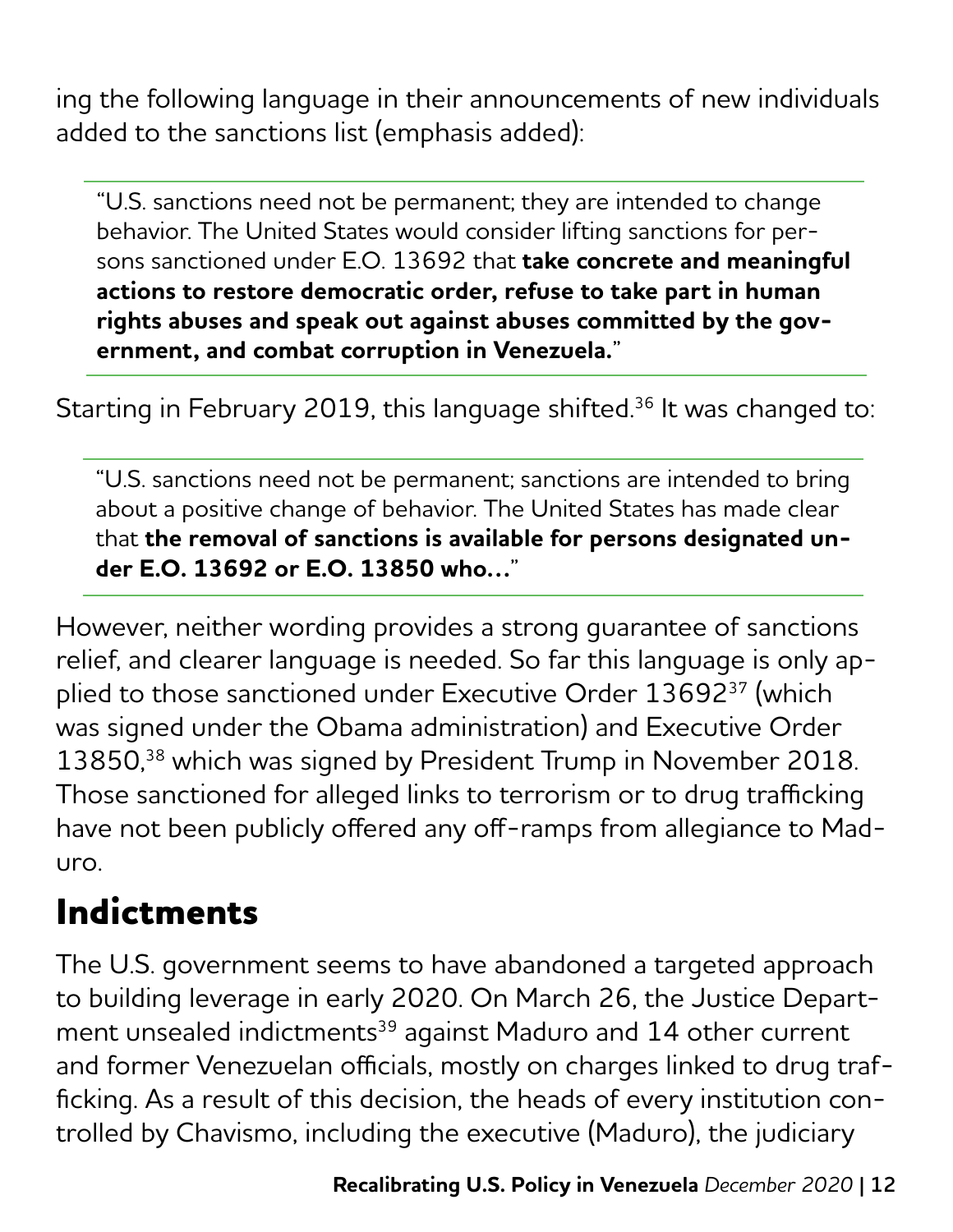(Supreme Court Chief Justice Maikel Moreno), the National Constituent Assembly (headed by Diosdado Cabello), and the military (Defense Minister Vladimir Padrino Lopez), all face arrest and potential jail time in the United States.

Now, even in the event that some of these individuals consider supporting a transition, the permanence of the indictment could dissuade them from doing so. This is not a mere hypothetical question. In January 2019, U.S. intelligence officials told<sup>40</sup> the *Washington Post* that Padrino Lopez had privately asked Maduro to step down, and was becoming increasingly critical of the authoritarian leader. Nearly two years later, whatever incentives Padrino may have had to turn on Maduro appear to pale in comparison with the threat of spending the rest of his life in U.S. prison.

This dynamic has been noted by certain opposition political actors. This includes National Assembly lawmaker and negotiating team member Stalin Gonzalez, who remarked<sup>41</sup> to the *Washington Post* on December 4: "There is a part of the opposition that still believes in pressuring the government until it breaks. But this would mean someone in the government is going to open, and how are they going to do that when you put a price over the head of every single strong member?"

### **Increasingly Broad Sectoral Sanctions**

Since 2017, Venezuelans have had to bear the brunt of broad U.S. sanctions—on top of an authoritarian government that has plunged the economy into record decline. In addition to the August 2017 financial sanctions, the U.S. imposed broad oil sanctions in January 2019 and began implementing secondary sanctions in August 2019 in an attempt to limit Venezuelan state oil company PDVSA's access to non-U.S. oil and fuel markets.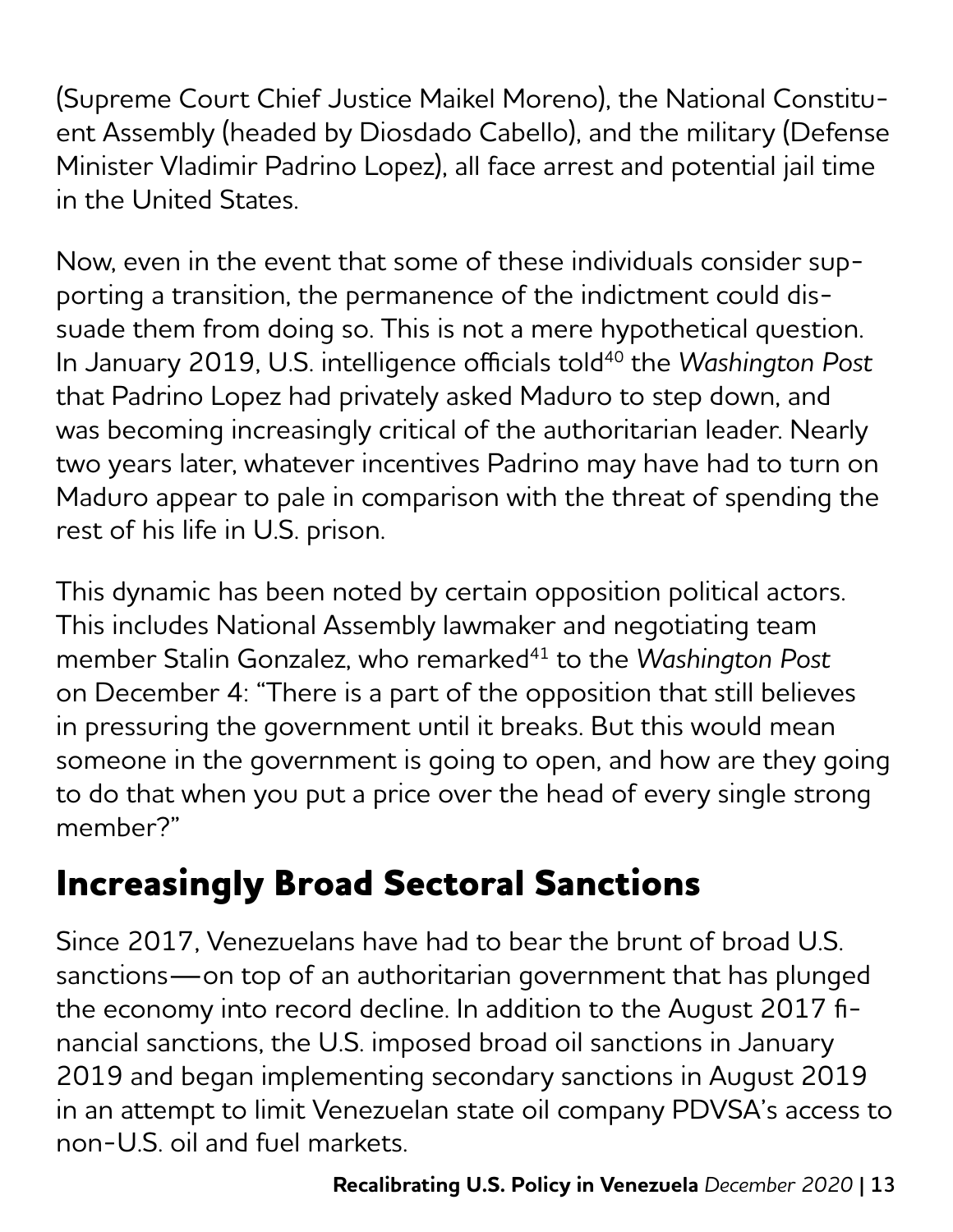To be sure, plummeting oil production in Venezuela has its roots in years of mismanagement and corruption, worsening under Maduro. But since August 2017, the average monthly production of Venezuelan oil has fallen nearly five times faster than during the pre-sanctions period. According to the calculations of Venezuelan economist Francisco Rodriguez,<sup>42</sup> oil production in Venezuela declined by 1% per month between January 2016 and August 2017, the month in which financial sanctions were first imposed. After these sanctions were imposed, that rate of decline accelerated to 3% per month. Even if the average monthly decline in production were two percent, economist Luis Oliveros suggests<sup>43</sup> that PDVSA would have received an additional \$17.57 billion in revenue to date were it not for U.S. sanctions. Oliveros concludes that U.S. sanctions have caused the Venezuelan state to lose between \$17 billion to \$31 billion in revenue. This sanctions-related decline in oil revenue is roughly in line with the estimates<sup>44</sup> of former U.S. National Security Advisor John Bolton, who in 2019 claimed that U.S. sanctions would cause the Venezuelan state to lose over \$11 billion annually.

This has had an impact on the Venezuelan population. While U.S. sanctions don't explicitly restrict food and medicine imports, Venezuela's economy is heavily dependent on oil revenue as a source of hard currency so that private and public businesses can import needed goods. According to Oliveros, U.S. sanctions have contributed to a steep drop in Venezuelan imports, with the value of average monthly public imports dropping by 46 percent (to \$500 million) in 2019 and another 50 percent (to \$250 million) in 2020.

On top of this, a tendency towards risk aversion has led banks and financial institutions operating in Venezuela or with Venezuelan institutions to over-comply with U.S. sanctions. This has had an impact across Venezuelan society. As a result, human rights groups, human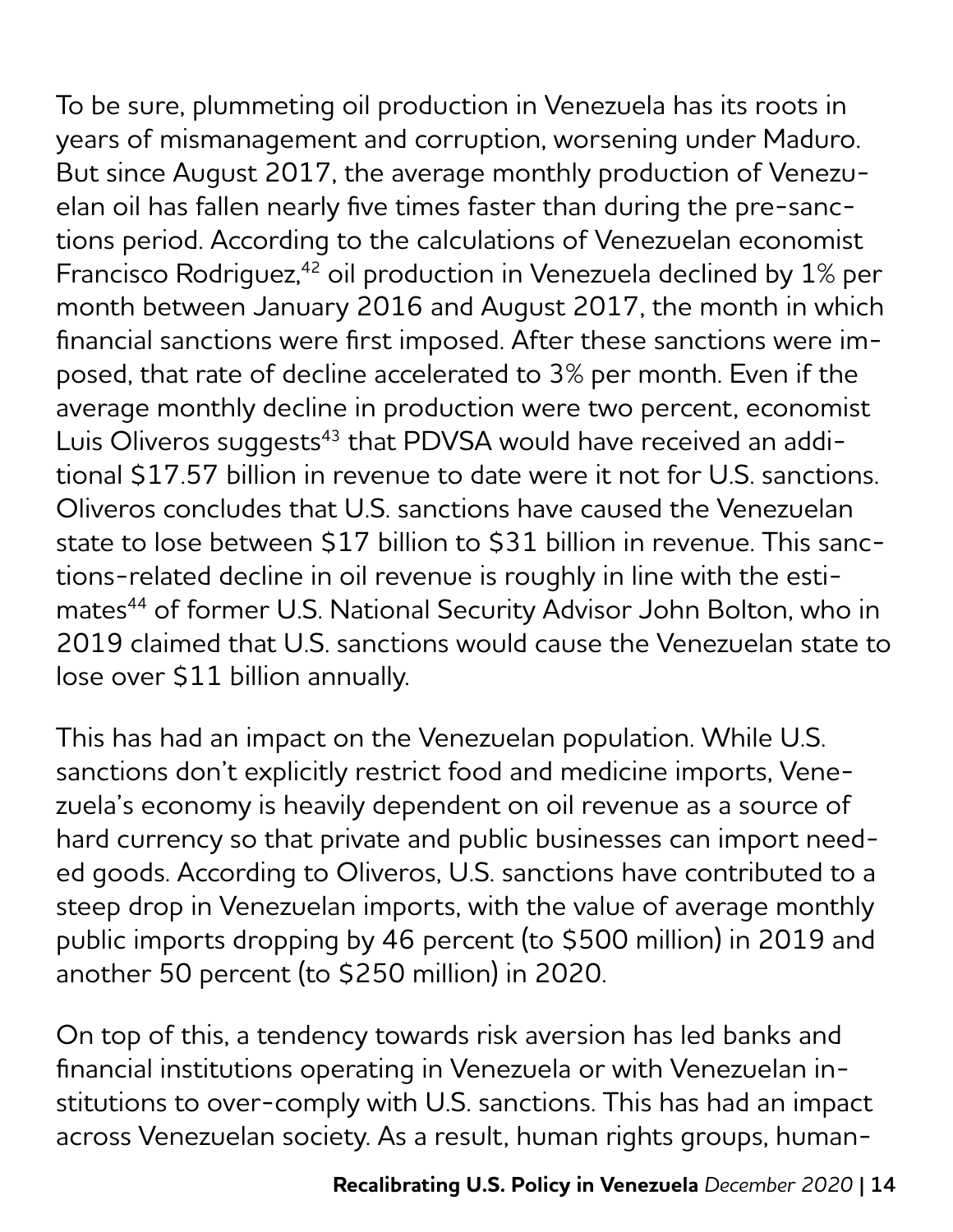itarian organizations, and private companies have had their bank accounts closed, and seen legitimate transactions denied or frozen for long periods of time.

The impacts of sanctions have not gone unnoticed among Venezuelan civil society. Leading Venezuelan human rights NGOs such as the Venezuelan Education-Action Program (PROVEA), Accion Solidaria, and the Center for Human Rights of the Andres Bello Catholic University have routinely criticized<sup>45</sup> the impact of these measures. In response to the U.S. decision to announce an end to exceptions on diesel swaps, 115 organizations and individuals in Venezuela issued a letter<sup>46</sup> to the U.S. Secretary of State Mike Pompeo and Treasury Secretary Steven Mnuchin, noting that the decision would have "devastating consequences for a population already suffering from a deep humanitarian emergency," and could "worsen living conditions for millions of Venezuelans dependent on a crumbling supply chain."

### **'Military Option' Threats**

When pressed about the prospect of a military intervention in early to mid-2019, Maduro officials<sup>1</sup> appeared unconcerned. One Chavista official told WOLA: "We know how your institutions work, we know how your politics operate, and understand any kind of invasion is off the table." In contrast, during that same period, opposition activists in the United States privately floated a completely implausible U.S.-supported "extraction" operation.<sup>2</sup> Months later, opposition representatives would secretly meet with representatives of multiple security firms to price out<sup>47</sup> possible armed actions in Venezuelan territory. One of these was Silvercorp USA, the firm that organized the May 2020 failed mercenary raid into Venezuela after opposition representatives claimed<sup>48</sup> to have broken off contact. While it is unclear whether the

<sup>1</sup> WOLA interview with senior Venezuelan official in Ministry of Foreign Affairs, Caracas. April 10, 2019.

<sup>2</sup> WOLA interview with representative of Guaidó embassy in Washington, Washington DC. May 31, 2019.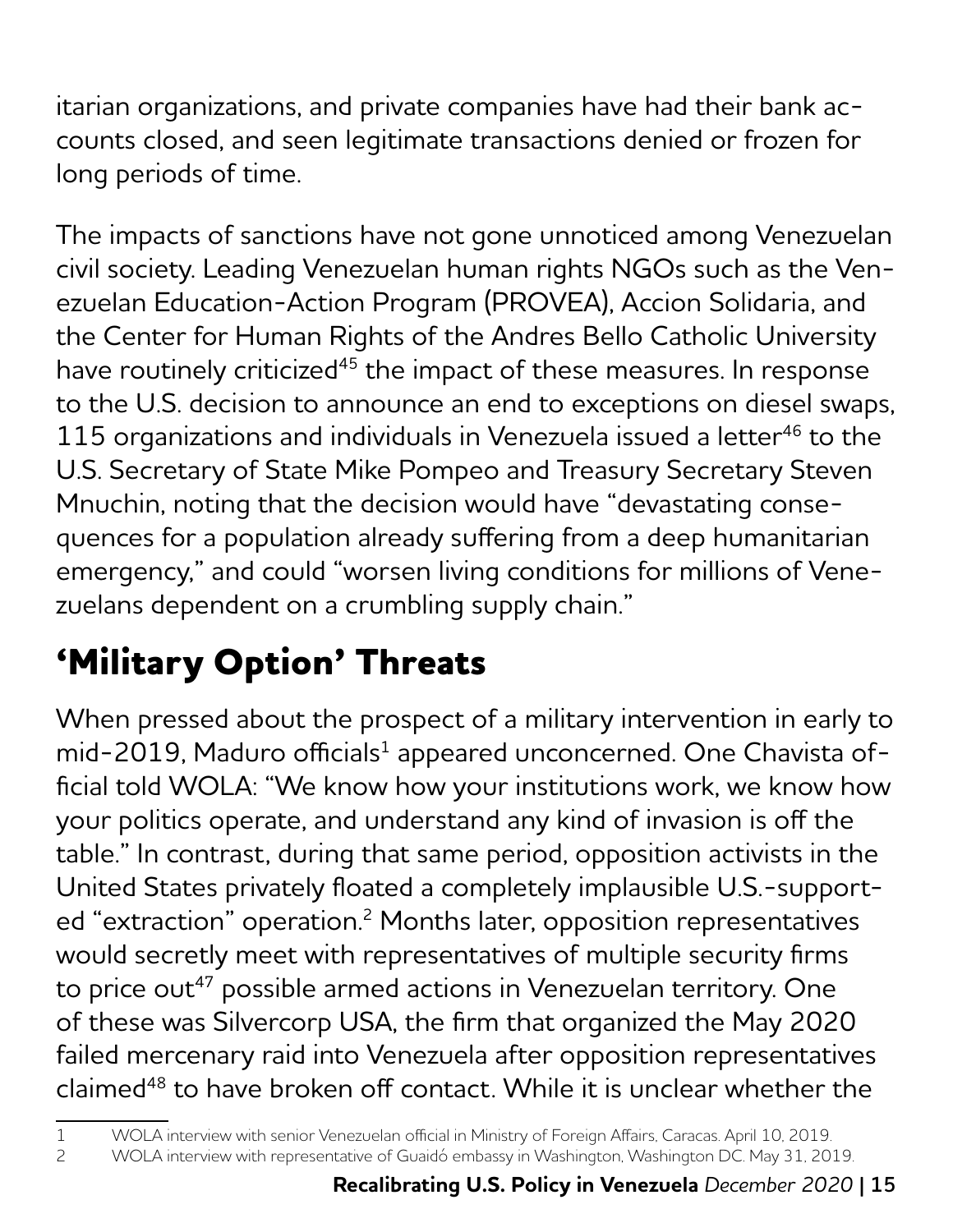<span id="page-15-0"></span>U.S. government supported this outreach, press reports have indicated that Colombian and U.S. intelligence services were aware<sup>49</sup> of Silvercorp's activities at the time.

Rather than pressuring Maduro, this incident sparked massive backlash in Venezuela. Following the failed operation, hundreds of civil society groups (including WOLA) signed a letter<sup>50</sup> to the interim government demanding that Guaidó take a military option off the table and commit to a peaceful and democratic solution out of Venezuela's crisis. There was also backlash within the opposition, with the Primero Justicia party issuing a statement $51$  condemning the use of mercenaries and calling for a change in internal decision-making.

## **THIRD MISTAKE: LACK OF CLEAR SUPPORT FOR A NEGOTIATED SOLUTION**

The U.S. approach to Venezuela in the last two years has also been dominated by a deep skepticism of negotiations as well as a failure to engage with all relevant stakeholders in Venezuela. In 2019, when the Norwegian Ministry of Foreign Affairs successfully brought the two sides to the negotiating table, the United States expressed some support behind the scenes, but remained publicly skeptical of the process. As opposition leaders confirmed in private $^{\rm 1}$  and later expressed to journalists, they succeeded in hammering out an initial framework with Maduro negotiators that would lead to new presidential elections in exchange for the prior lifting of sanctions. While there was justifiable skepticism over the sincerity of Maduro's commitment to the offer, this was in fact never tested, as the White House didn't support the deal.<sup>52</sup> "The government officially accepted going to elections, but in exchange for lifting of sanctions and Maduro staying," one opposition official close to the negotiations told<sup>53</sup> the *Washington Post* at the

<sup>1</sup> WOLA interview with opposition advisor to the National Assembly, Caracas. July 23, 2019.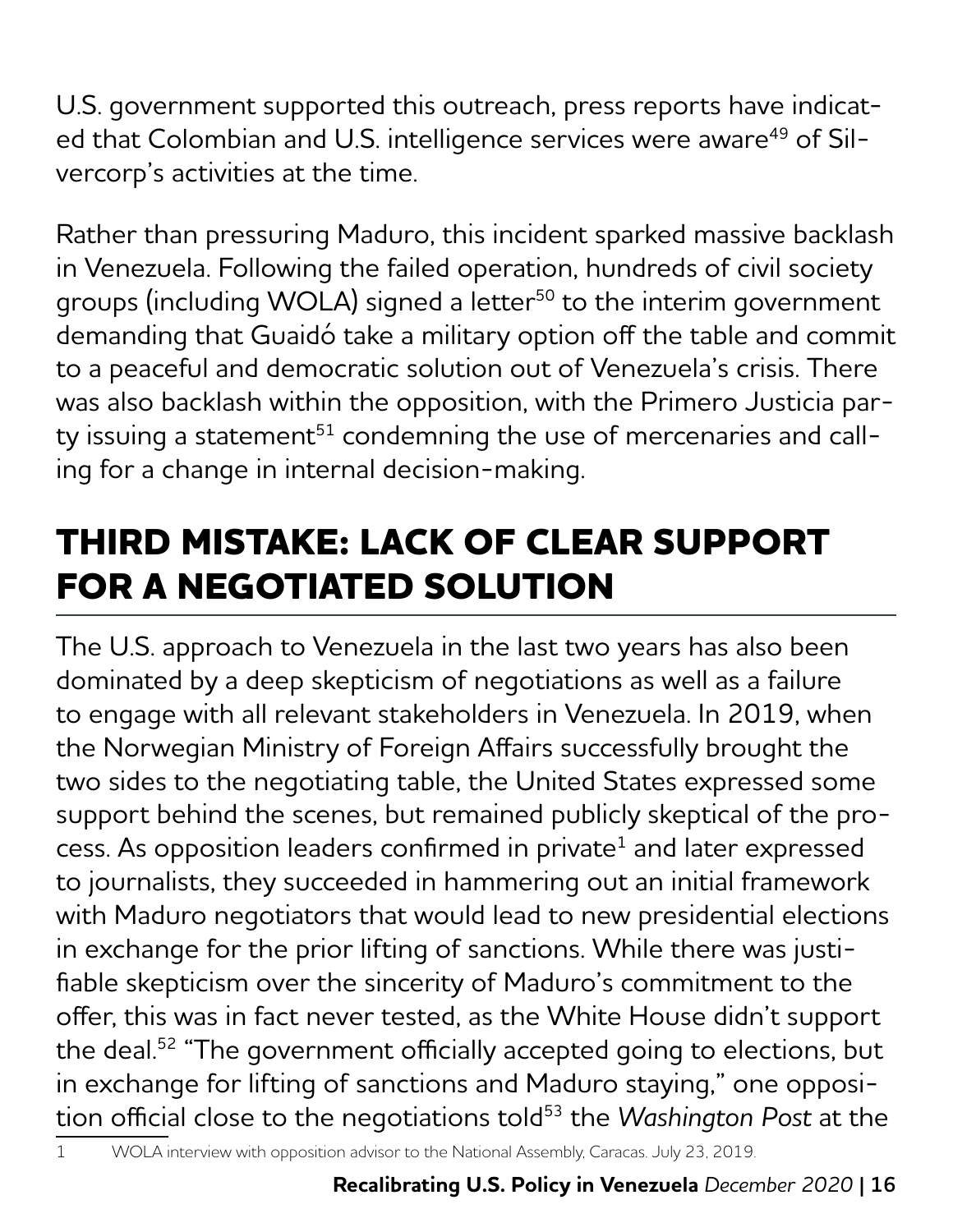time. "The U.S. doesn't want that." The Trump administration refused to lift sanctions until after Maduro stepped down, and remained solely interested in Maduro's immediate resignation. This too gave Maduro an excuse to step away from the table and negotiations have remained on ice since August 2019.

The Trump administration slightly shifted its public posture on negotiations by announcing a Democratic Transition Framework<sup>54</sup> in March 2020, but even then it made clear that its red lines remain the same. Both the Transition Framework and Treasury regulations<sup>55</sup> state there can be no relief from oil and other sectoral sanctions until Maduro resigns and there is a new executive authority in place.

Some of this rejection of a suboptimal negotiated outcome may also be related to U.S. domestic concerns. Since Bolton's "Troika of Tyranny" speech in 2018, it became clear that the Trump campaign sought to use its Venezuela policy for electoral gain in the key swing state of Florida. In the words of one former senior U.S. official,<sup>56</sup> "Trump saw Venezuela 110 percent through the prism of Florida's electoral votes." Rather than prioritizing effective foreign policy, the White House may have been drawn to polls such as a September 2020 University of North Florida survey<sup>57</sup> show that 64 percent of Venezuelan adults in Florida support sanctions "that affect the Venezuelan population economically," and 97 percent say they support "the United States leading an international coalition that intervenes militarily in Venezuela to remove Nicolás Maduro from power."

However, this rhetoric may have had counterproductive effects inside Venezuela. Polls demonstrate that the components of Trump's "maximum pressure" strategy are unpopular in the country. An August 2020 Datincorp survey,<sup>58</sup> for instance, showed just 21 percent of Venezuelans believed military intervention would bring "a real solu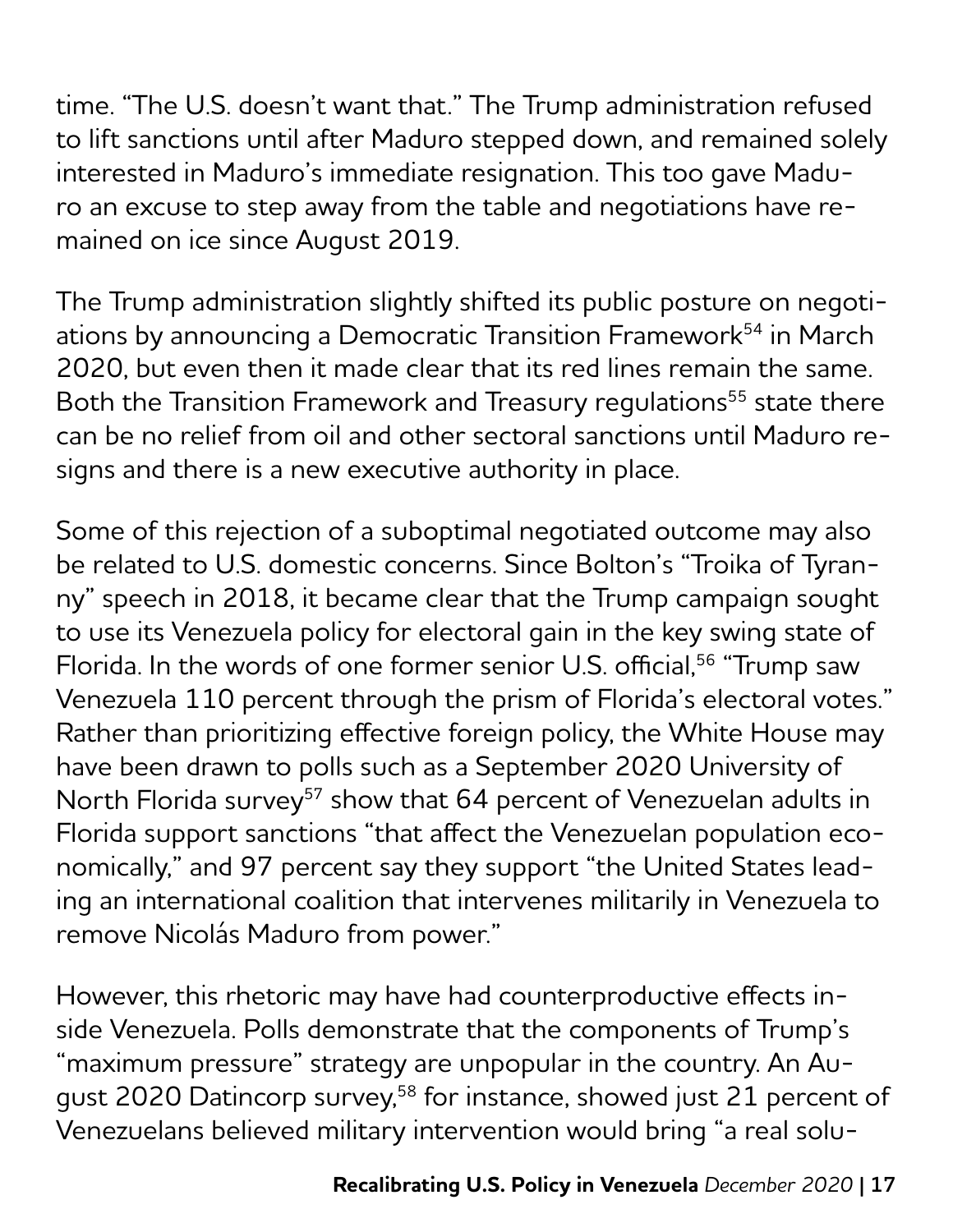<span id="page-17-0"></span>tion to the crisis," compared with 52 percent in favor of an "electoral route." And a July Datanalisis poll<sup>59</sup> found that 64 percent of Venezuelans in Venezuela oppose U.S. oil sanctions.

This polling suggests that a different approach, one which emphasizes pragmatism and progress towards a peaceful, political solution to the crisis, would be widely popular inside Venezuela. It is also more likely to show results in the medium term, which could in turn help to gain the support of domestic U.S. constituencies.

## **STRATEGIC ASSESSMENT**

Today, the Maduro government appears more consolidated than at any point since January 2019. The prospects of some kind of Venezuelan military-led transition appear dim, as the regime has successfully earned its loyalty by incorporating it into its vast patronage networks. The Venezuelan armed forces now oversee everything from Venezuela's borders and ports to its oil industry, and credible reports suggest Maduro has facilitated or turned a blind eye<sup>60</sup> to certain high-level cases of military involvement in illicit activity. A series of recent raids on the offices of local NGOs<sup>61</sup> suggest that, having bested the opposition's political apparatus, Maduro feels he can turn against independent civil society.

Meanwhile, the political opposition is increasingly in exile or in hiding, and lacks effective control of any of the country's institutions. While the Guaidó coalition is likely to claim a renewed mandate to act as interim government in January 2021, support for this strategy may be slipping among the international community. Already, most of the 57 countries that recognize Guaidó as interim president retain diplomatic relations<sup>62</sup> with the de facto Maduro government in Caracas, and the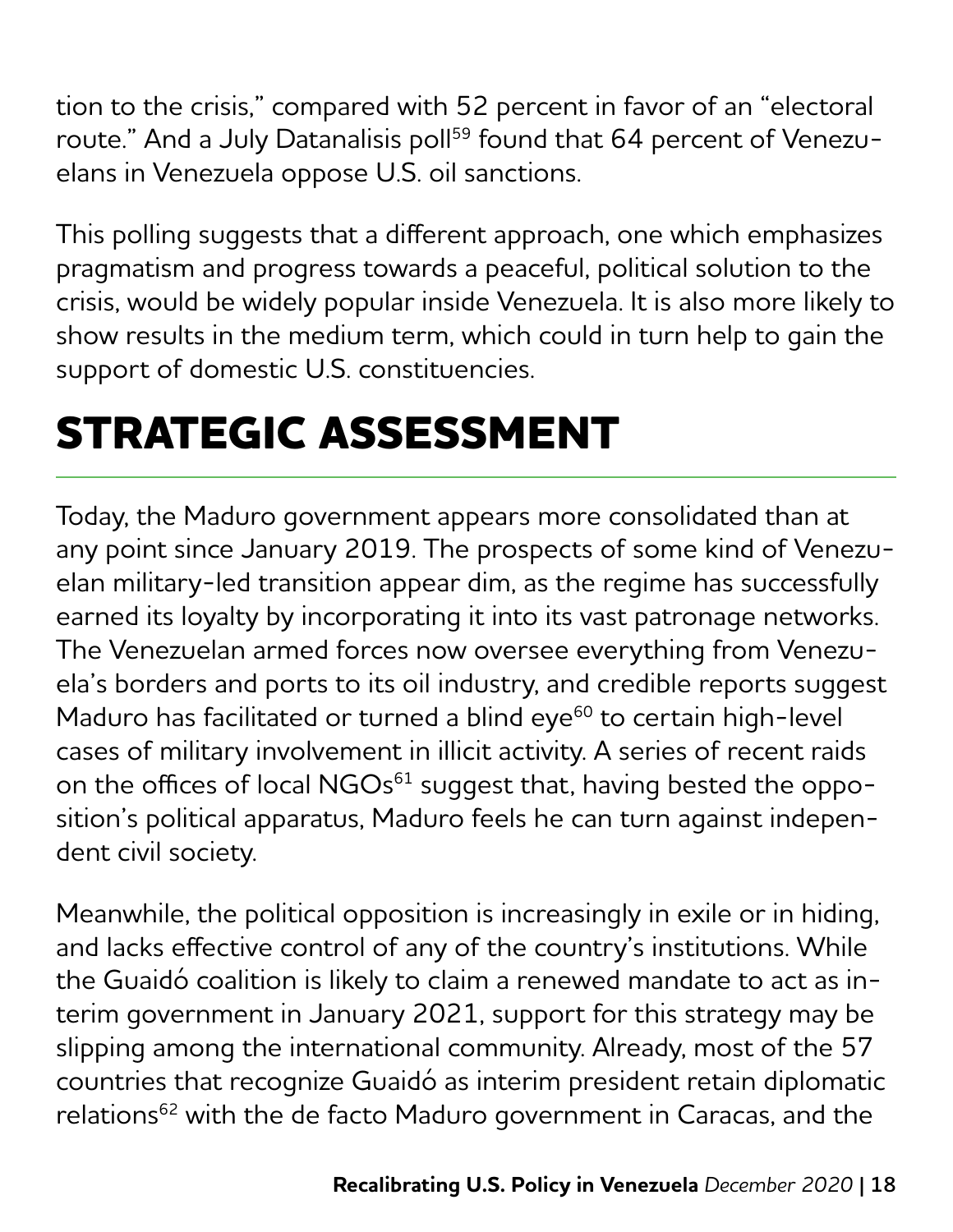lack of an unambiguous constitutional mandate for Guaidó in January 2021 will complicate this further.



While Maduro appears stronger, the Venezuelan population has endured even greater suffering in recent years. The UN World Food Programme includes the country among its list of the ten worst food crises in the world,<sup>63</sup> and finds that one out of every three<sup>64</sup> Venezuelans is food insecure and in need of assistance. Shortages of medicine and other basic goods have continued, and the scarcity of fuel is exacerbating the country's humanitarian emergency. These condi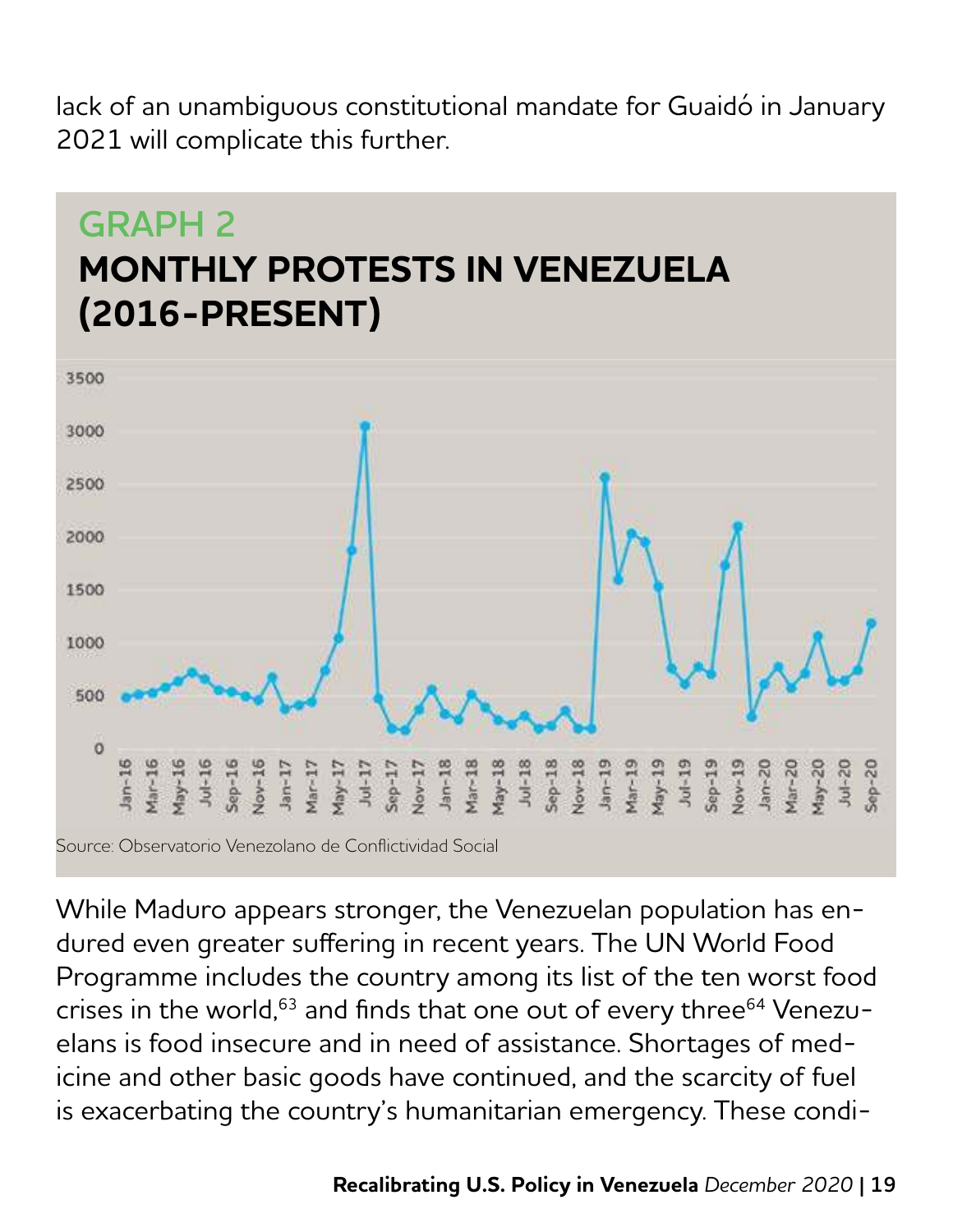<span id="page-19-0"></span>tions, in addition to heightened repression amidst the global pandemic, have reduced the mobilizing capacity of the population relative to the strength of the government. The Venezuelan Observatory of Social Conflict (OVCS) registered just 7,004 protests across the country from January to September of 2020, compared to 12,591 during that period the year before.<sup>65</sup> Most of these mobilizations, according to the OVCS, were small-scale protests in response to deteriorating living standards and basic services.

All of the above are indications that Venezuela's crisis is approaching a long-term catastrophic stalemate, which will pose serious challenges for the incoming Biden administration.

## **CHARTING A NEW PATH FORWARD**

The Trump administration leaves a dismal legacy on Venezuela: a Maduro government that is strengthened as a result of U.S. policies, a population that is suffering and weakened, an opposition coalition that is divided and disempowered, and an international coalition that has lost a great deal of momentum. All indications are that Venezuela's political situation is heading toward a long-term deadlock. When Joe Biden becomes the 46th U.S. President on January 20, he will find himself confronting a host of competing priorities. Rather than assume political risk by advancing a policy shift, it may be tempting to keep much of the status quo in place.

But maintaining the current stalemate will not benefit the Venezuelan people. The next four years will present important opportunities for change, and the president-elect's foreign policy and national security teams should be prepared to take advantage of them. In order to bet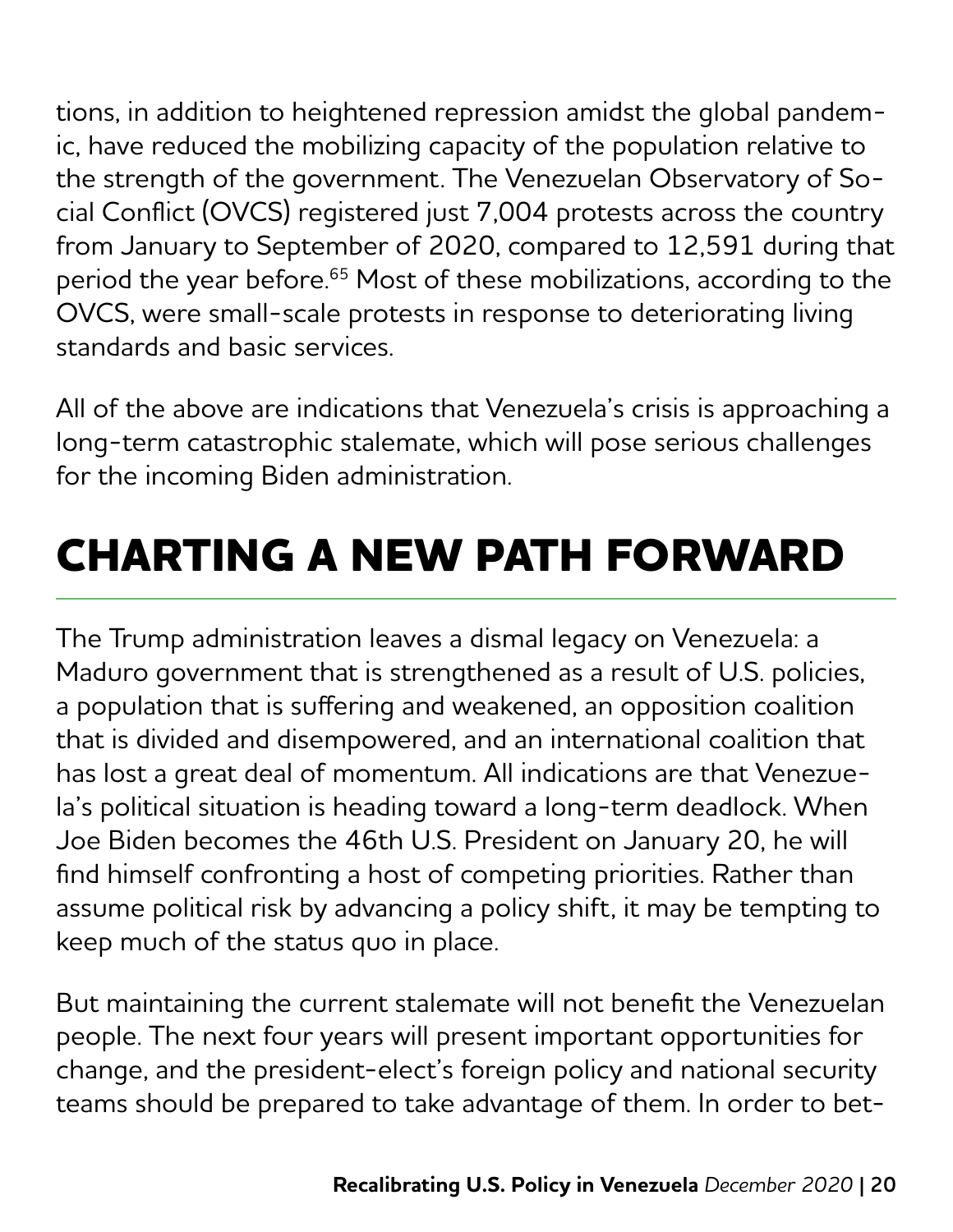ter shape the challenges of Venezuela policy and signal that the issue remains a priority, the Biden team would be best served by implementing new policies early in the administration. To that end, the next president should prioritize the following upon taking office:

**Work with European and Latin American partners to convene an international summit of stakeholders, including Maduro sponsors such as China, Cuba, and Russia.** Since 2019, the Swedish government has hosted two attempts to get all relevant geopolitical actors to participate in direct conversations regarding the future of Venezuela. These summits have been encouraging opportunities to deepen multilateral coordination, but they have suffered from a lack of commitment from the outgoing Trump administration. Diplomats in a Biden administration will have a new chance to explore coordination. One clear opportunity lies in establishing a new approach to Cuba policy, which does not frame a transition in Venezuela as the first step in an existential threat to the island's government. This may enable discussions about potential roles that Cuba might play in facilitating negotiations processes.

**Develop a new diplomatic strategy to improve communication with rivals such as China and Russia, with the goal of exploring areas of mutual interest in Venezuela.** Venezuela's protracted stalemate is reinforced by wider geopolitical interests, especially regarding Venezuela's abundant oil resources. Establishing clear lines of mutual interests among all the large powers involved could be the key forward. Maduro's backers in Moscow and Beijing, as well as the opposition's supporters in the United States, may be able to provide each other with necessary assurances. In return, each could alter the available incentives of Venezuelan political actors so that direct, credible negotiations as their best alternative.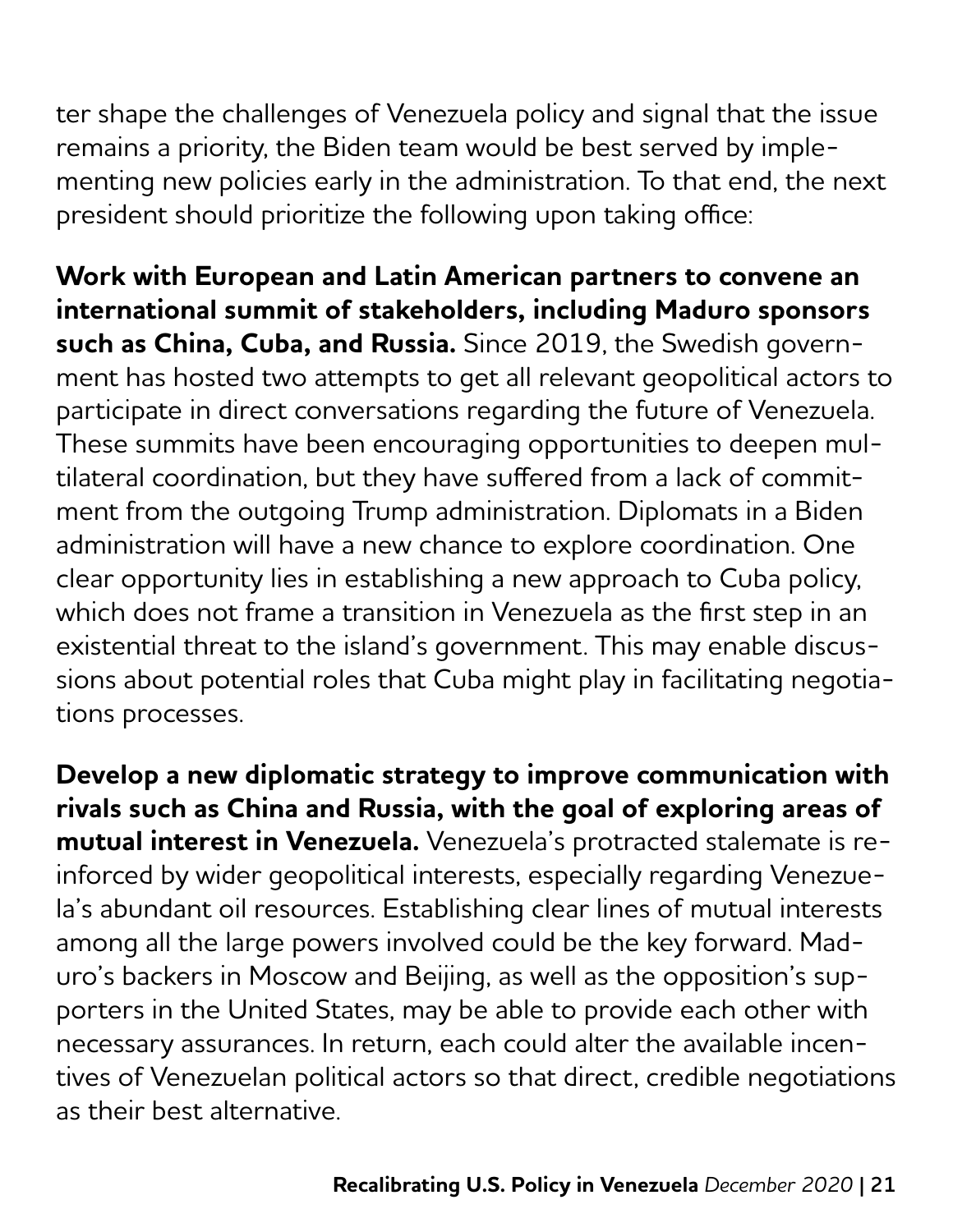**Direct senior Western Hemisphere policy officials in the National Security Council and State Department to closely coordinate with the Norwegian Ministry of Foreign Affairs in order to re-establish credible negotiations.** The 2019 Oslo/Barbados process, facilitated by Norwegian diplomats, were the most credible negotiations to date. Opposition negotiators claim they succeeded in getting Maduro to agree to new presidential elections in exchange for the prior lifting of sanctions, and while the Trump administration was uninterested in pursuing this deal, the Biden administration should rehabilitate it. The Norwegian Section for Peace and Reconciliation remains closely engaged on the issue and is in touch with all relevant parties, and retains legitimacy among Venezuelan and international actors. Forging a negotiated path forward will require regular engagement with their team. It should be remembered that the VERDAD Act passed with bipartisan support in December 2019, and establishes<sup>66</sup> that "it is the policy of the United States to support diplomatic engagement in order to advance a negotiated and peaceful solution to Venezuela's political, economic, and humanitarian crisis." It should also be remembered that the goal of negotiation is a return to democratic institutions,<sup>67</sup> not installing U.S. allies or vanquishing Chavismo. Who governs Venezuela should be decided by Venezuelans at the ballot box.

**Support progress towards initial, partial agreements as a way of building social capital needed to advance a comprehensive political solution.** Sectoral or partial agreements can help mobilize the use of funds frozen abroad to address the crisis, with necessary transparency. A June 2020 agreement to implement a response to the pandemic between Maduro's Ministry of Health and the Humanitarian Aid Commission of the National Assembly, coordinated by the Pan American Health Organization (PAHO), was a tremendous achievement and shows that such agreements are possible. As the COVID-19 pandem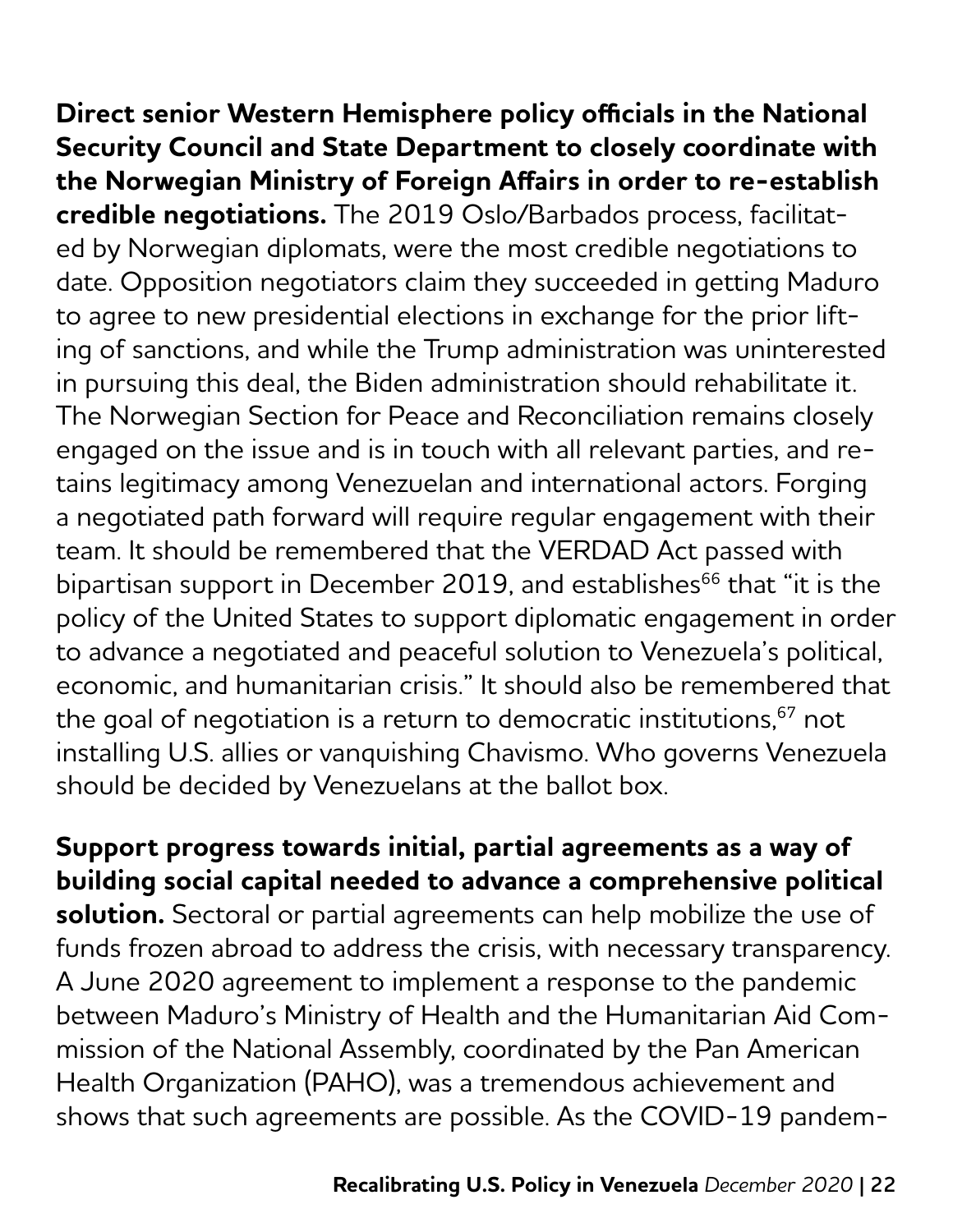ic worsens and the humanitarian emergency deepens, these sectoral agreements can be a way to mitigate human suffering while at the same time fostering negotiation towards a broader political solution.

**Clearly and unequivocally state that the U.S. does not support military intervention, and instead back multilateral diplomacy which emphasizes the need for free and fair elections as the only solution to the crisis.** From the first U.S. threats of a "military option" over two years ago, the wrong audience has taken this saber-rattling seriously. Maduro understands the threat is not credible, while some in the opposition believe it may be leveraged in the future. Maintaining any kind of military intervention on the table has only served to divide international allies while keeping the opposition trapped in a debate that disincentivizes domestic organizing.

**Convene an inter-agency task force to review Venezuela sanctions and related indictments, with the goal of reforming policy in ways that alleviate the humanitarian crisis and more effectively contribute to a return to democracy.** International pressure is an important tool in responding to Venezuela's descent into authoritarianism. However, the sectoral sanctions imposed on Venezuela since 2017 have had more of an impact on the general public than on political and economic elites. And the inflexible nature of U.S. indictments have contributed to dramatically-escalated exit costs in Venezuela, complicating efforts to incentivize a transition. In 2021, the Biden administration should convene policymakers from the State Department, Treasury, Department of Justice, and other relevant agencies in a task force that meets with leading Venezuela analysts and NGOs and is charged with evaluating successes and failures of current policy. Ultimately, the goal should be to place effective pressure on Maduro while avoiding deepening the suffering of the Venezuelan people. To be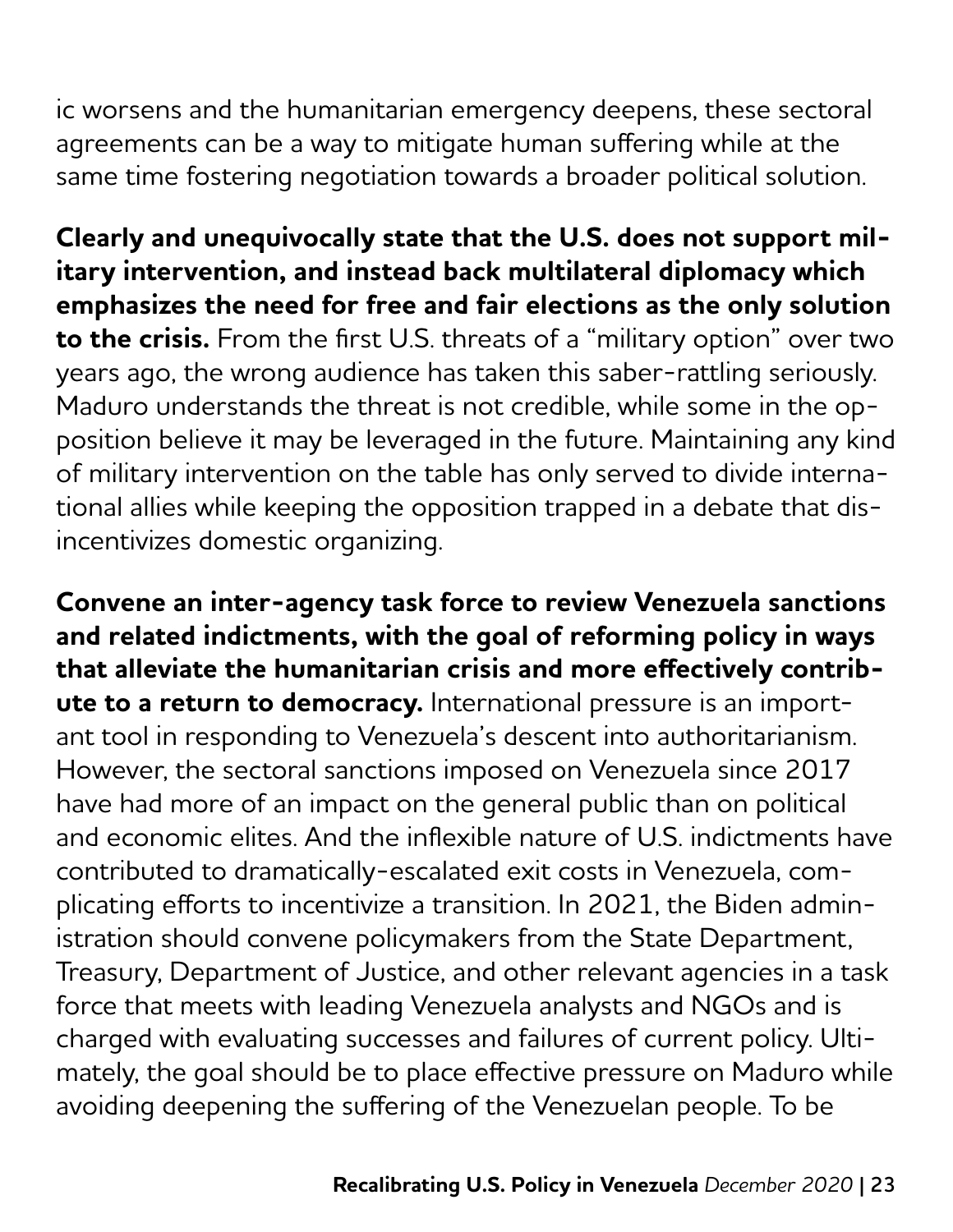effective, sanctions should be multilateral, coordinated with European and Latin American allies, and explicitly tied to concrete outcomes under which they can be eased or lifted. This task force should recommend ways to advance a more internationally coordinated strategy of sanctions which target individuals, as well as to ensure that any indictments of key regime figures do not pose an obstacle to a transition.

**Instruct the Treasury Department's Office of Foreign Assets Control (OFAC) to immediately re-establish humanitarian exemptions which permit Venezuela to trade crude oil in exchange for diesel.** Importantly, reinstating these exemptions for diesel swaps will not require any kind of public announcement or general license, as these transactions were approved on an individual basis by OFAC. While current inventories are flush with diesel (because it has become a main form of compensation that Venezuela has received in exchange for its crude oil), and Maduro has sent significant quantities of the fuel on to its allies in Havana, economists suggest<sup>68</sup> these inventories will run out by mid-2021 even if Maduro stops exporting diesel to Cuba. This would have profound consequences<sup>69</sup> for the poorest sectors of society that are already in an extremely vulnerable situation, as well as for the humanitarian organizations that provide them assistance. To cut access to diesel is to devastate an already crumbling supply chain in the midst of a humanitarian crisis and the additional restrictions associated with the pandemic.

**Commit to a fully-funded humanitarian response inside Venezuela, while also pushing for better access for humanitarian actors.** While the United Nations' 2020 Humanitarian Response Plan requests \$762.5 million, only 19 percent of this (\$147.6 million) had been funded as of October 30, 2020. The United States and the European Union, the main donors, have contributed to assistance outside the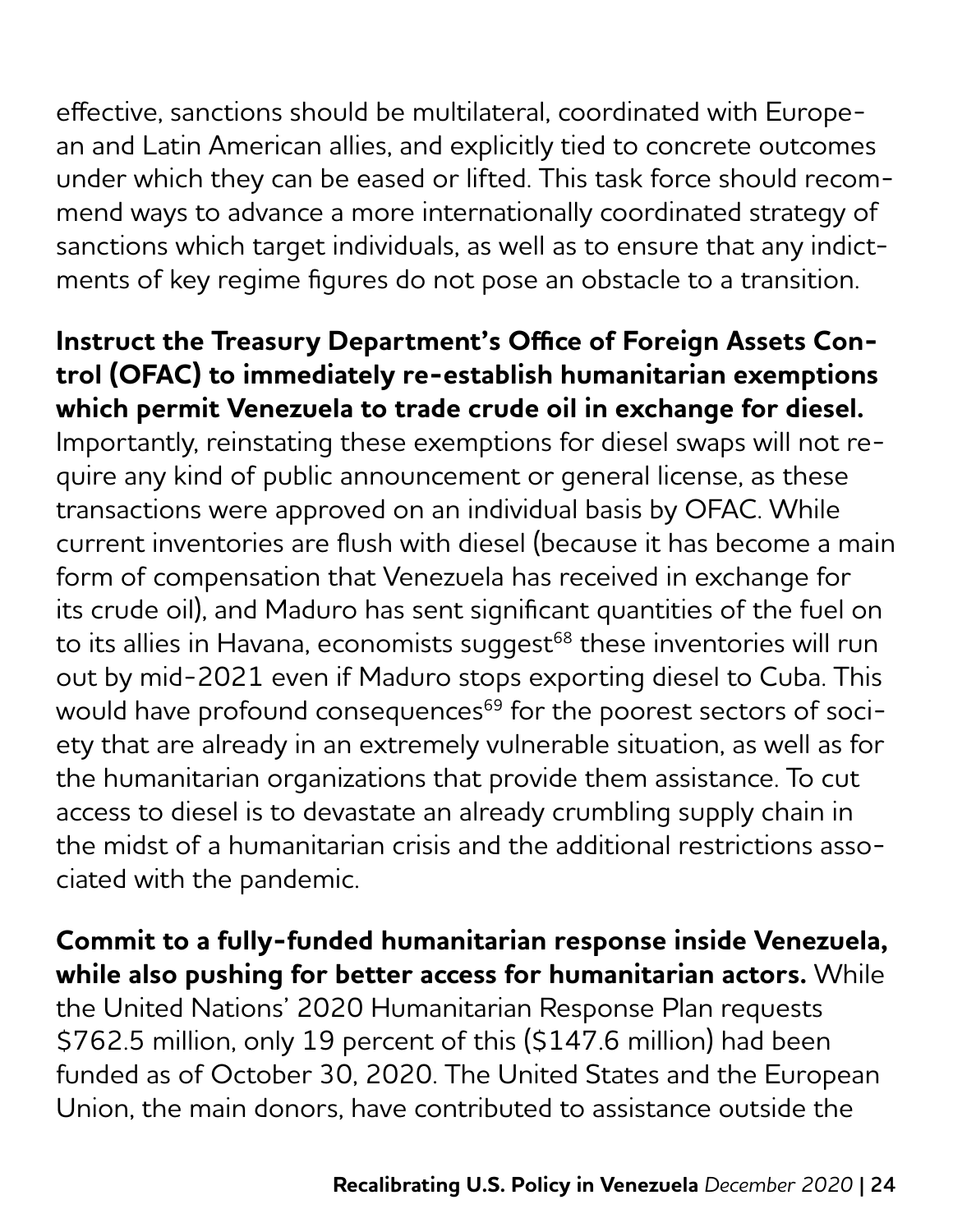plan, but this aid amounts to only \$74.2 million. More commitments are urgently needed. The Biden administration should communicate its willingness to provide more support for the UN response inside Venezuela, as well as for independent humanitarian organizations on the ground. However, U.S. officials must make clear that greater aid can only be provided if national and international humanitarian actors are given greater access to distribute assistance apolitically. Allowing greater control and oversight of aid distribution by impartial actors such as the World Food Programme (WFP) and Pan American Health Organization (PAHO) should be at the top of the agenda.

**Commit to fully-funding the UN appeal to support for fleeing Venezuelans across the hemisphere.** The Biden administration should commit to increasing funds for the joint United Nations High Commissioner for Refugees (UNHCR) and International Organization for Migration (IOM) regional response to fleeing Venezuelans. Less than half (46 percent) of the \$1.4 billion Regional Inter-Agency Coordination Platform appeal was funded in 2020, pointing to the need for greater assistance. The Biden administration must make clear that increased aid is not a blank check. Countries receiving refugees from Venezuela must take steps to allow Venezuelan migrants and refugees to access education, healthcare, and formal employment. A new administration should ensure that regional partners that receive U.S. assistance adjust their migration policies to provide greater access to regular status and essential services, as many countries agreed to in principle in the Quito Declaration of 2018.

#### **Immediately instruct the Department of Homeland Security to designate Venezuela for Temporary Protected Status (TPS).** Giv-

en the Department of Homeland Security's failure to offer temporary protection to fleeing Venezuelans, bipartisan legislation was intro-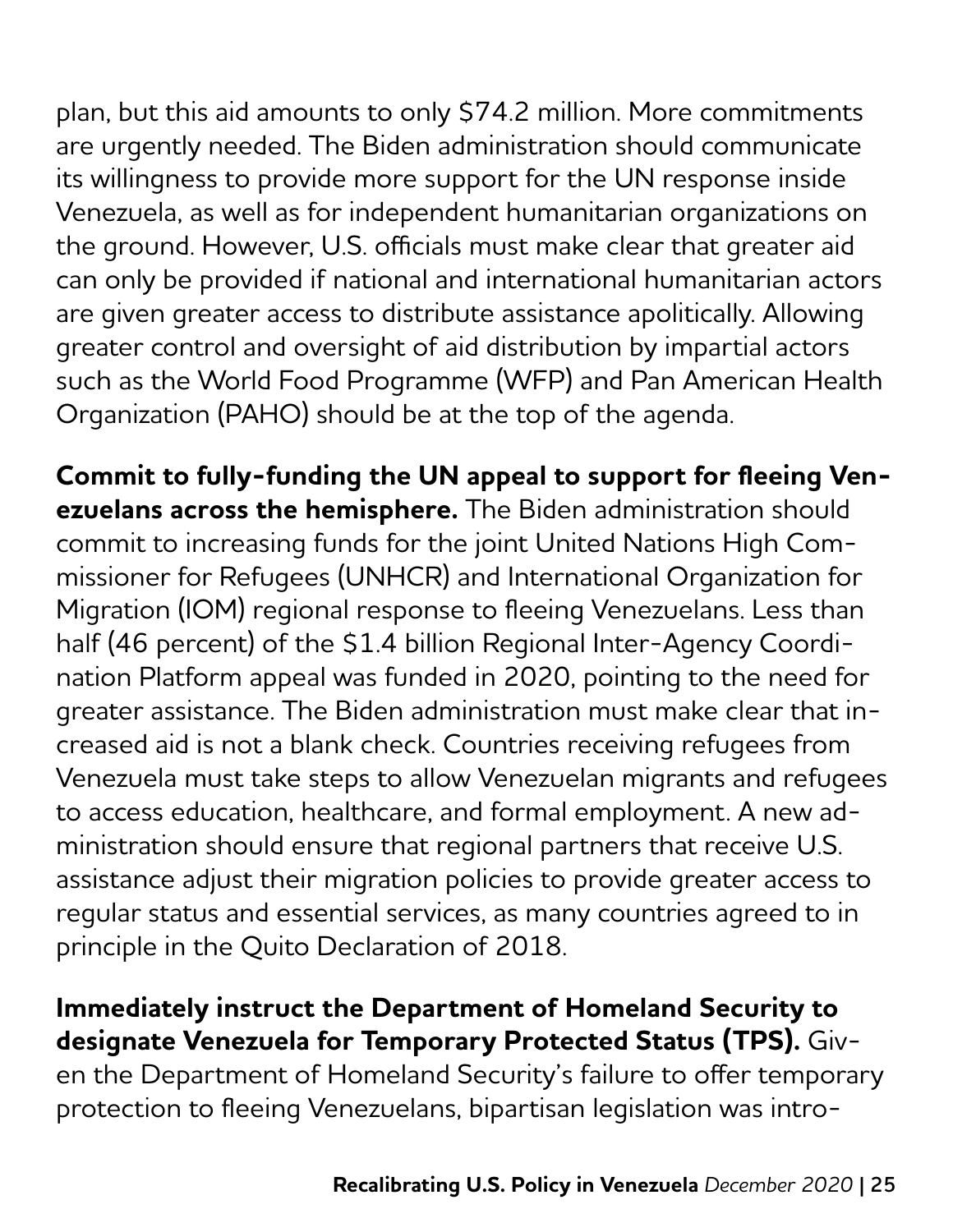duced in the House of Representatives in June 2019 to extend TPS to an estimated 200,000 eligible Venezuelan nationals in the United States. A companion bill was also taken up in the Senate with bipartisan support, but has been stalled since late 2019. In the context of the global COVID-19 pandemic and Venezuela's severely under-resourced health system, Venezuelans deported from the United States have been sent back to face an even more dire humanitarian crisis. The next administration can send a clear message of support for fleeing Venezuelans by granting TPS to prevent this process of returning Venezuelans to risk.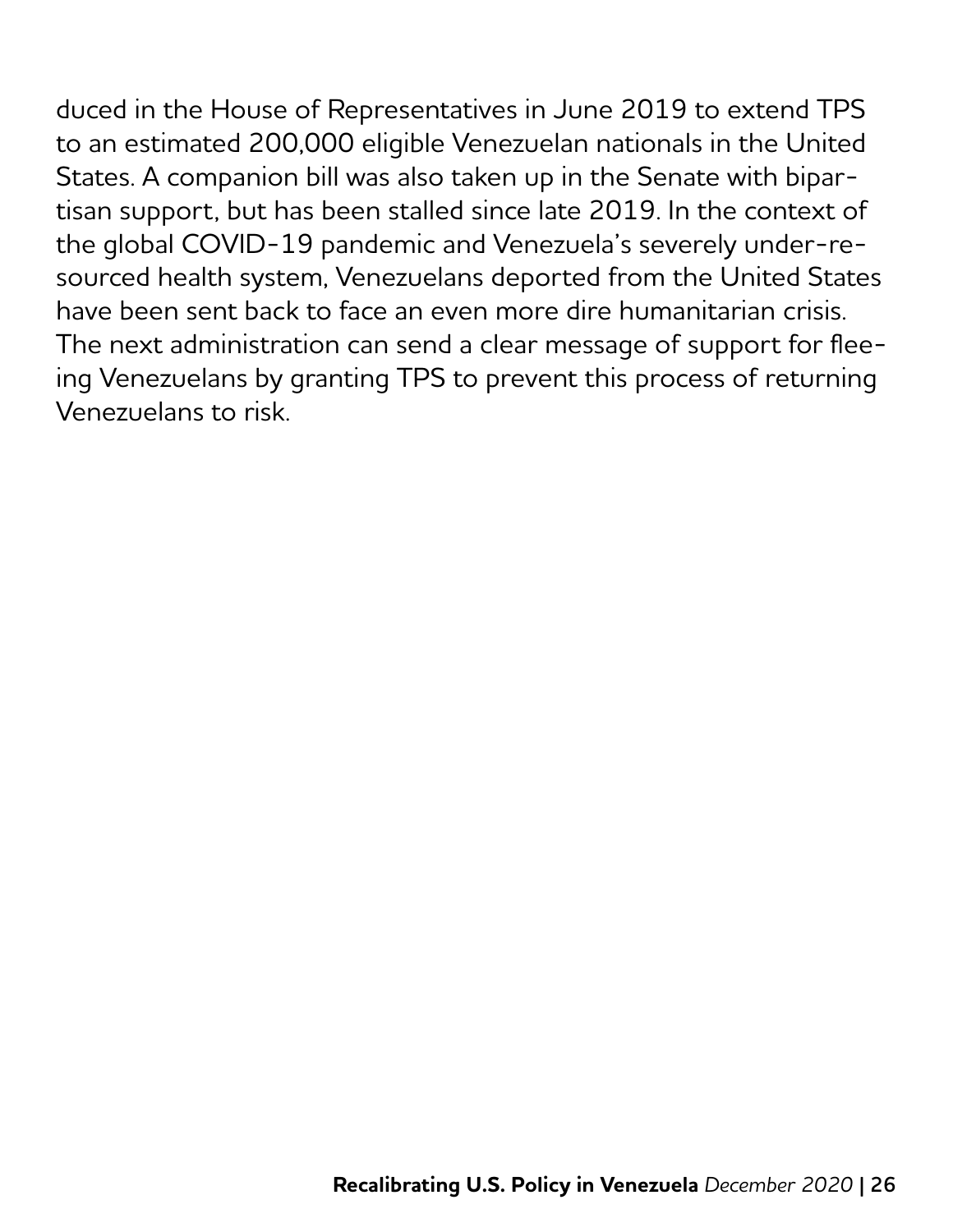## **ENDNOTES**

1 Ramsey, Geoff and David Smilde. "FAQ: Venezuela's Crisis Explained." Washington Office on Latin America. January 29, 2019.<https://www.wola.org/analysis/faq-venezuelas-crisis-explained/.>

2 Berwick, Angus. "Back to the streets: Venezuelan protests against Maduro draw new crowd." Reuters. January 24, 2019. [https://www.reuters.com/article/us-venezuela-politics-protesters/back-to-the-streets-venezuelan-protests](https://www.reuters.com/article/us-venezuela-politics-protesters/back-to-the-streets-venezuelan-prot)[against-maduro-draw-new-crowd-idUSKCN1PI391/](https://www.reuters.com/article/us-venezuela-politics-protesters/back-to-the-streets-venezuelan-prot)

3 Wyss, Jim. "Poll shows Venezuela's Guaidó is losing popularity and has sunk to Maduro level." Miami Herald. December 4, 2019.<https://www.miamiherald.com/news/nation-world/world/americas/article238040219.html>

4 Vasquez, Alex. "Guaido Amnesty for Venezuelan Army Stalls in His Own Legislature." Bloomberg. February 20, 2019. [https://www.bloomberg.com/news/articles/2019-02-20/guaido-amnesty-for-venezuelan-ar](https://www.bloomberg.com/news/articles/2019-02-20/guaido-amnesty-for-venezuelan-army-stalls-in-his-)[my-stalls-in-his-own-legislature](https://www.bloomberg.com/news/articles/2019-02-20/guaido-amnesty-for-venezuelan-army-stalls-in-his-).

5 "Joint Statement: Meeting the Needs of Suffering Venezuelans Will Require Expertise and Commitment to Humanitarian Principles." Washington Office on Latin America. February 21, 2019. [https://www.wola.org/2019/02/humani](https://www.wola.org/2019/02/humanitarian-aid-venezuela-civil-society-statement/)[tarian-aid-venezuela-civil-society-statement/](https://www.wola.org/2019/02/humanitarian-aid-venezuela-civil-society-statement/).

6 Casey, Nicholas, Christoph Koettl, and Deborah Acosta. "Footage Contradicts U.S. Claim That Nicolás Maduro Burned Aid Convoy." The New York Times. March 10, 2019. [https://www.nytimes.com/2019/03/10/world/americas/](https://www.nytimes.com/2019/03/10/world/americas/venezuela-aid-fire-video.html) [venezuela-aid-fire-video.html.](https://www.nytimes.com/2019/03/10/world/americas/venezuela-aid-fire-video.html)

7 "Las explosivas acusaciones del exembajador de Juan Guaidó en Colombia sobre el destino de los fondos de "ayuda humanitaria"." BBC News Mundo. November 29, 2019. [https://www.bbc.com/mundo/noticias-america-lati](https://www.bbc.com/mundo/noticias-america-latina-50608678)[na-50608678](https://www.bbc.com/mundo/noticias-america-latina-50608678).

8 Faiola, Anthony. "How a plot filled with intrigue and betrayal failed to oust Venezuela's president." The Washington Post. May 3, 2019. [https://www.washingtonpost.com/world/the\\_americas/how-a-plot-filled-with-intrigue-and-be](https://www.washingtonpost.com/world/the_americas/how-a-plot-filled-with-intrigue-and-betrayal-faile)[trayal-failed-to-oust-venezuelas-president/2019/05/03/4b46ca30-6db1-11e9-a66d-a82d3f3d96d5\\_story.html](https://www.washingtonpost.com/world/the_americas/how-a-plot-filled-with-intrigue-and-betrayal-faile).

9 Faiola, Anthony, Karen DeYoung, and Ana Vanessa Herrero. "From a Miami condo to the Venezuelan coast, how a plan to 'capture' Maduro went rogue." The Washington Post. May 6, 2020. [https://www.washingtonpost.com/](https://www.washingtonpost.com/world/the_americas/from-a-miami-condo-to-the-venezuelan-coast-how-a-p) [world/the\\_americas/from-a-miami-condo-to-the-venezuelan-coast-how-a-plan-to-capture-maduro-went](https://www.washingtonpost.com/world/the_americas/from-a-miami-condo-to-the-venezuelan-coast-how-a-p)[rogue/2020/05/06/046222bc-8e4a-11ea-9322-a29e75effc93\\_story.html.](https://www.washingtonpost.com/world/the_americas/from-a-miami-condo-to-the-venezuelan-coast-how-a-p)

10 Vyas, Kejal and Juan Forero. "Venezuelan Opposition Guru Led Planning to Topple Maduro." The Wall Street Journal. June 26, 2020. [https://www.wsj.com/articles/venezuelan-opposition-guru-led-planning-to-topple-madu](https://www.wsj.com/articles/venezuelan-opposition-guru-led-planning-to-topple-maduro-11593163801)[ro-11593163801](https://www.wsj.com/articles/venezuelan-opposition-guru-led-planning-to-topple-maduro-11593163801).

11 "General Services Agreement between the Venezuelan opposition and Silvercorp, Oct. 16, 2019." The Washington Post. May 6, 2020. [https://www.washingtonpost.com/context/general-services-agreement-between-the-venezu](https://www.washingtonpost.com/context/general-services-agreement-between-the-venezuelan-opposition-)[elan-opposition-and-silvercorp-oct-16-2019/a86baff6-40fa-4116-a9cb-9725c84bf4e0/.](https://www.washingtonpost.com/context/general-services-agreement-between-the-venezuelan-opposition-)

12 Martinez-Gugerli Kristen and Geoff Ramsey. "Q&A: Demystifying the Failed Silvercorp Operation." Venezuelan Politics and Human Rights. July 3, 2020.<https://www.venezuelablog.org/demystifying-failed-silvercorp-operation/>.

13 Tomillo, Manuel. "Datanálisis: Más del 62 % de los venezolanos no está ni con Guaidó ni con Maduro." Efecto Cocuyo. November 22, 2020. [https://efectococuyo.com/politica/datanalisis-mas-del-62-de-los-venezolanos-no-esta](https://efectococuyo.com/politica/datanalisis-mas-del-62-de-los-venezolanos-no-esta-ni-con-guaido-ni)[ni-con-guaido-ni-con-maduro/](https://efectococuyo.com/politica/datanalisis-mas-del-62-de-los-venezolanos-no-esta-ni-con-guaido-ni).

14 Martinez-Gugerli, Kristen. "Is the Guaidó Coalition Fated to be a Government in Exile?" Venezuelan Politics and Human Rights. December 10, 2020. [https://www.venezuelablog.org/is-the-guaido-coalition-fated-to-be-a-govern](https://www.venezuelablog.org/is-the-guaido-coalition-fated-to-be-a-government-in-exile/)[ment-in-exile/](https://www.venezuelablog.org/is-the-guaido-coalition-fated-to-be-a-government-in-exile/).

15 Oliveros, Luis. "The Impact of Financial and Oil Sanctions on the Venezuelan Economy." Washington Office on Latin America. October 2020. <https://www.wola.org/wp-content/uploads/2020/10/Oliveros-report-summary-ENG.pdf>.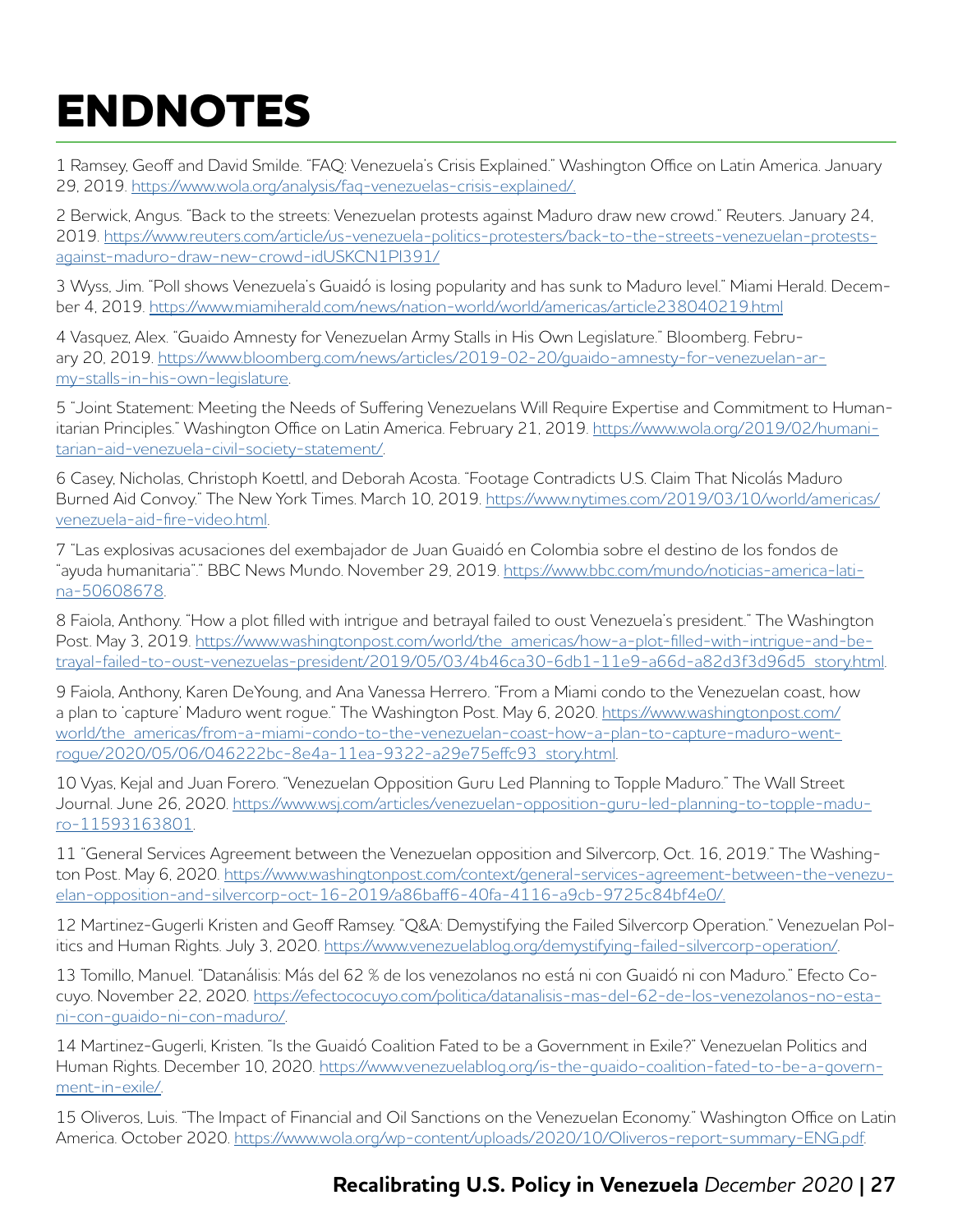16 Smilde, David. "Trump and Venezuela: Return to the Monroe Doctrine" in The Future of U.S. Empire in the Americas. Routledge, 2020.

17 Smilde, David. "Correcting Mistakes on Venezuela and the OAS." Venezuelan Politics and Human Rights. March 20, 2017. [https://www.venezuelablog.org/correcting-mistakes-on-venezuela-and-the-oas/.](https://www.venezuelablog.org/correcting-mistakes-on-venezuela-and-the-oas/)

18 "President Trump Attends a Working Dinner with Latin American Leaders." The White House. September 18, 2017. [https://www.youtube.com/watch?v=CG7JW7FRqco.](https://www.youtube.com/watch?v=CG7JW7FRqco)

19 Boadle, Anthony. "Rhetoric aside, Latin America leaders say Trump listened on Venezuela." Reuters. September 22, 2017. [https://www.reuters.com/article/latam-trump-venezuela/rhetoric-aside-latin-america-leaders-say-trump-lis](https://www.reuters.com/article/latam-trump-venezuela/rhetoric-aside-latin-america-leaders-say-trump)[tened-on-venezuela-idUSL2N1M305Q.](https://www.reuters.com/article/latam-trump-venezuela/rhetoric-aside-latin-america-leaders-say-trump)

20 Ramsey, Geoff. "Venezuelan Government, Opposition Meet for 2nd Round of Dominican Republic Negotiations." Venezuelan Politics and Human Rights. December 14, 2017. [https://www.venezuelablog.org/venezuelan-govern](https://www.venezuelablog.org/venezuelan-government-opposition-meet-2nd-round-dominican-republic-neg)[ment-opposition-meet-2nd-round-dominican-republic-negotiations/](https://www.venezuelablog.org/venezuelan-government-opposition-meet-2nd-round-dominican-republic-neg).

21 Jakes, Lara. "At the State Dept., Calling for Alliances and Acting as a Coalition of One." The New York Times. November 2, 2020.<https://www.nytimes.com/2020/09/02/us/politics/pompeo-china-sanctions.html>.

22 "Secretary Pompeo's Participation in a Meeting of the Lima Group." U.S. Department of State. May 14, 2018. <https://www.state.gov/secretary-pompeos-participation-in-a-meeting-of-the-lima-group/>.

23 "Remarks by National Security Advisor Ambassador John R. Bolton on the Administration's Policies in Latin America." The White House. November 2, 2018. [https://www.whitehouse.gov/briefings-statements/remarks-national-secu](https://www.whitehouse.gov/briefings-statements/remarks-national-security-advisor-ambassador-john-r-)[rity-advisor-ambassador-john-r-bolton-administrations-policies-latin-america/](https://www.whitehouse.gov/briefings-statements/remarks-national-security-advisor-ambassador-john-r-).

24 Smilde, David. "Trump and Venezuela: Return to the Monroe Doctrine" in The Future of U.S. Empire in the Americas. Routledge, 2020.

25 "US revokes Venezuela visas, rejects dialogue with Maduro." France 24. February 7, 2019. [https://www.france24.](https://www.france24.com/en/20190207-us-revokes-venezuela-visas-rejects-dialogue-with-maduro) [com/en/20190207-us-revokes-venezuela-visas-rejects-dialogue-with-maduro](https://www.france24.com/en/20190207-us-revokes-venezuela-visas-rejects-dialogue-with-maduro).

26 Ramsey, Geoff and David Smilde. "How the International Contact Group on Venezuela Can Advance a Path Out of Crisis." Washington Office on Latin America. February 7, 2019. [https://www.wola.org/analysis/international-con](https://www.wola.org/analysis/international-contact-group-venezuela-can-advance-path-crisis/)[tact-group-venezuela-can-advance-path-crisis/](https://www.wola.org/analysis/international-contact-group-venezuela-can-advance-path-crisis/).

27 "Venezuela's Maduro invites UN, EU observers to December elections." France 24. September 3, 2020. [https://](https://www.france24.com/en/20200903-venezuela-s-maduro-invites-un-eu-observers-to-december-election) [www.france24.com/en/20200903-venezuela-s-maduro-invites-un-eu-observers-to-december-elections.](https://www.france24.com/en/20200903-venezuela-s-maduro-invites-un-eu-observers-to-december-election)

28 Faiola, Anthony. "U.S. criticism of European mission to Venezuela shows growing divide over Maduro." The Washington Post. September 27, 2020. [https://www.washingtonpost.com/world/the\\_americas/venezuela-maduro-guai](https://www.washingtonpost.com/world/the_americas/venezuela-maduro-guaido-us-eu/2020/09/27/d13be724-)[do-us-eu/2020/09/27/d13be724-00ea-11eb-897d-3a6201d6643f\\_story.html.](https://www.washingtonpost.com/world/the_americas/venezuela-maduro-guaido-us-eu/2020/09/27/d13be724-)

29 ""Diplomacia de vaqueros": Elliot Abrams reprocha a Borrell por enviar misión a Venezuela." NTN24. September 28, 2020. [https://www.ntn24.com/america-latina/venezuela/diplomacia-de-vaqueros-elliot-abrams-reprocha-bor](https://www.ntn24.com/america-latina/venezuela/diplomacia-de-vaqueros-elliot-abrams-reprocha-borrell)[rell-por-enviar-mision](https://www.ntn24.com/america-latina/venezuela/diplomacia-de-vaqueros-elliot-abrams-reprocha-borrell).

30 Faiola, Anthony and Rachelle Krygier. "During secret Venezuela talks, Maduro offered new elections. Is it a real breakthrough or a stall?" The Washington Post. August 16, 2019. [https://www.washingtonpost.com/world/](https://www.washingtonpost.com/world/the_americas/during-secret-venezuela-talks-maduro-offered-new-e) [the\\_americas/during-secret-venezuela-talks-maduro-offered-new-elections-is-it-a-real-breakthrough-or-a](https://www.washingtonpost.com/world/the_americas/during-secret-venezuela-talks-maduro-offered-new-e)[stall/2019/08/16/f1129532-c042-11e9-a8b0-7ed8a0d5dc5d\\_story.html](https://www.washingtonpost.com/world/the_americas/during-secret-venezuela-talks-maduro-offered-new-e).

31 Ramsey, Geoff. "The Trump administration's intransigence is holding back Venezuela's opposition." The Washington Post. August 25, 2020. [https://www.washingtonpost.com/opinions/2020/08/25/trump-administrations-intransi](https://www.washingtonpost.com/opinions/2020/08/25/trump-administrations-intransigence-is-holding-ba)[gence-is-holding-back-venezuelas-opposition/](https://www.washingtonpost.com/opinions/2020/08/25/trump-administrations-intransigence-is-holding-ba).

32 Smilde, David. Testimony before the United States Senate Committee on Foreign Relations: "Venezuela: Options for U.S. Policy." March 2, 2017. [https://www.foreign.senate.gov/imo/media/doc/030217\\_Smilde\\_Testimony.pdf](https://www.foreign.senate.gov/imo/media/doc/030217_Smilde_Testimony.pdf).

33 "WOLA Targeted Sanctions Database." Washington Office on Latin America. Accessed December 15, 2020. [https://docs.google.com/spreadsheets/d/1aG7R4dKM0wlHQaJ6Dm8LvqjQuiKYgSIKZ0pw7LYWBC4/](https://docs.google.com/spreadsheets/d/1aG7R4dKM0wlHQaJ6Dm8LvqjQuiKYgSIKZ0pw7LYWBC4/edit#gid=1228687) [edit#gid=1228687976](https://docs.google.com/spreadsheets/d/1aG7R4dKM0wlHQaJ6Dm8LvqjQuiKYgSIKZ0pw7LYWBC4/edit#gid=1228687).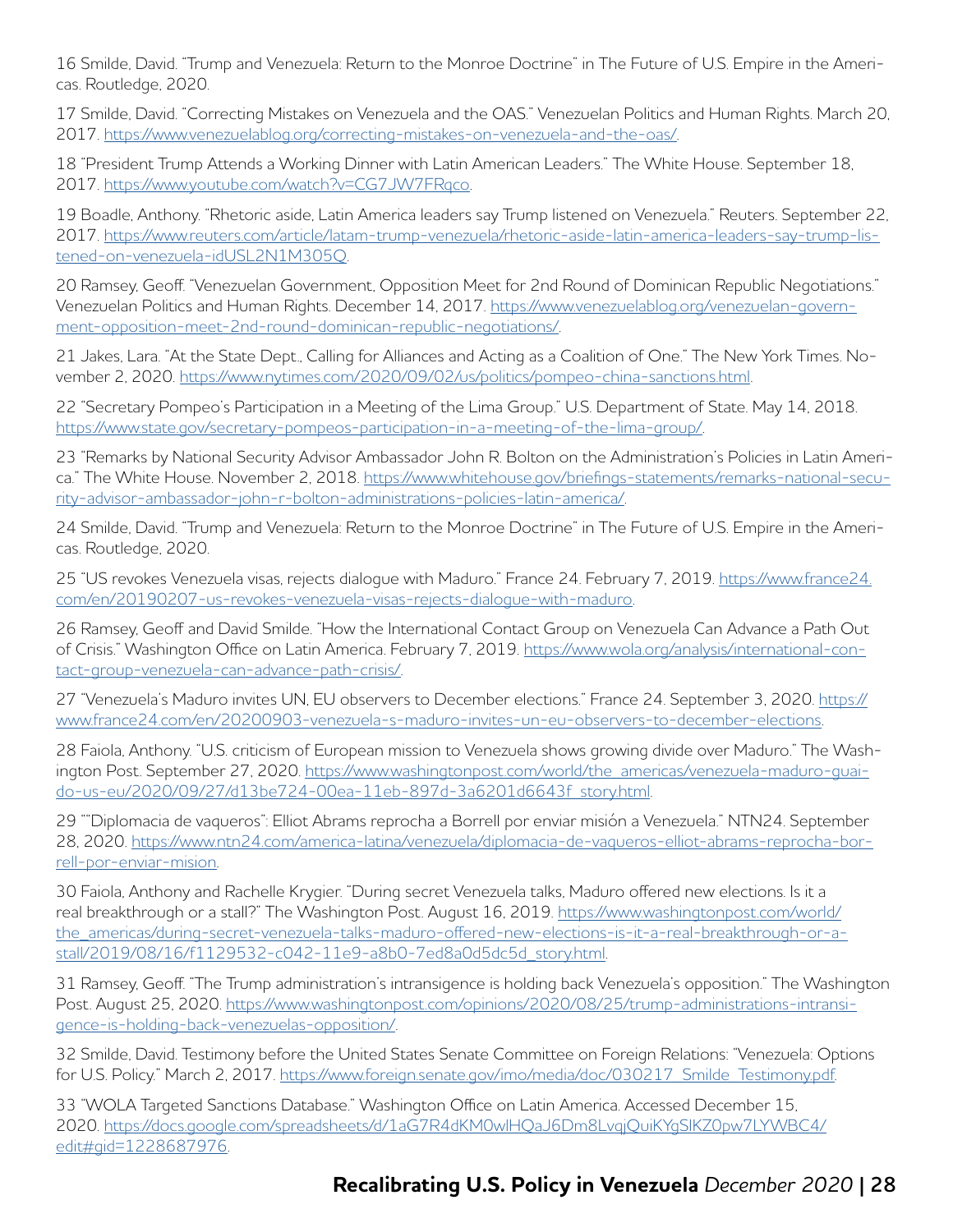34 "The United States Imposes Sanctions on Venezuelan Individuals and Entities." U.S. Embassy in Colombia. September 25, 2018. [https://co.usembassy.gov/the-united-states-imposes-sanctions-on-venezuelan-individuals-and-enti](https://co.usembassy.gov/the-united-states-imposes-sanctions-on-venezuelan-individuals-and-entities/)[ties/.](https://co.usembassy.gov/the-united-states-imposes-sanctions-on-venezuelan-individuals-and-entities/)

35 "Treasury Targets Venezuelan President Maduro's Inner Circle and Proceeds of Corruption in the United States." U.S. Department of the Treasury. September 25, 2018. <https://home.treasury.gov/news/press-releases/sm495>.

36 "Treasury Sanctions Governors of Venezuelan States Aligned with Maduro." U.S. Department of the Treasury. February 25, 2019.<https://home.treasury.gov/news/press-releases/sm616/>

37 "Sanctions Programs and Country Information." U.S. Department of the Treasury. Accessed December 15, 2020. [https://home.treasury.gov/policy-issues/financial-sanctions/sanctions-programs-and-country-information](https://home.treasury.gov/policy-issues/financial-sanctions/sanctions-programs-and-country-informati).

38 "Sanctions Programs and Country Information." U.S. Department of the Treasury. Accessed December 15, 2020. [https://home.treasury.gov/policy-issues/financial-sanctions/sanctions-programs-and-country-information](https://home.treasury.gov/policy-issues/financial-sanctions/sanctions-programs-and-country-informati).

39 "Nicolás Maduro Moros and 14 Current and Former Venezuelan Officials Charged with Narco-Terrorism, Corruption, Drug Trafficking and Other Criminal Charges." The United States Department of Justice. March 26, 2020. [https://](https://www.justice.gov/opa/pr/nicol-s-maduro-moros-and-14-current-and-former-venezuelan-officials-c) [www.justice.gov/opa/pr/nicol-s-maduro-moros-and-14-current-and-former-venezuelan-officials-charged-nar](https://www.justice.gov/opa/pr/nicol-s-maduro-moros-and-14-current-and-former-venezuelan-officials-c)[co-terrorism.](https://www.justice.gov/opa/pr/nicol-s-maduro-moros-and-14-current-and-former-venezuelan-officials-c)

40 Venezuela's defense minister asked Maduro to resign: Washington Post." Reuters. January 9, 2019. [https://www.](https://www.reuters.com/article/us-venezuela-politics-defense/venezuelas-defense-minister-asked-madu) [reuters.com/article/us-venezuela-politics-defense/venezuelas-defense-minister-asked-maduro-to-resign-washing](https://www.reuters.com/article/us-venezuela-politics-defense/venezuelas-defense-minister-asked-madu)[ton-post-idUSKCN1P32LQ.](https://www.reuters.com/article/us-venezuela-politics-defense/venezuelas-defense-minister-asked-madu)

41 Herrero, Ana Vanessa and Karen DeYoung. "Venezuela is holding elections, without Guaidó." The Washington Post. December 4, 2020. [https://www.washingtonpost.com/world/the\\_americas/venezuela-national-assembly-elec](https://www.washingtonpost.com/world/the_americas/venezuela-national-assembly-election-guaido-maduro)[tion-guaido-maduro/2020/12/03/4d93c820-3334-11eb-8d38-6aea1adb3839\\_story.html](https://www.washingtonpost.com/world/the_americas/venezuela-national-assembly-election-guaido-maduro).

42 Rodriguez, Francisco. "Sanctions and the Venezuelan Economy: What the Data Say." Torino Economics. June 2019. <https://torinocap.com/wp-content/uploads/2019/06/Sanctions-and-Vzlan-Economy-June-2019.pdf>

43 Oliveros, Luis. "The Impact of Financial and Oil Sanctions on the Venezuelan Economy." Washington Office on Latin America. October 2020. [https://www.wola.org/wp-content/uploads/2020/10/Oliveros-report-summary-ENG.pdf.](https://www.wola.org/wp-content/uploads/2020/10/Oliveros-report-summary-ENG.pdf. ) 44 C-SPAN. "Bolton announces U.S. sanctions on Venezuela's state-owned oil company." Impact2020. January 28, 2019. <https://www.mcclatchydc.com/news/nation-world/world/latin-america/article225199605.html>.

45 "Joint Statement: Human Rights Organizations: New U.S. Sanctions Risk Aggravating Human Suffering in Venezuela With No Solution in Sight." Washington Office on Latin America. August 6, 2019. [https://www.wola.org/2019/08/](https://www.wola.org/2019/08/human-rights-organizations-new-u-s-sanctions-risk-aggravating-human-suf) [human-rights-organizations-new-u-s-sanctions-risk-aggravating-human-suffering-in-venezuela-with-no-solu](https://www.wola.org/2019/08/human-rights-organizations-new-u-s-sanctions-risk-aggravating-human-suf)[tion-in-sight/](https://www.wola.org/2019/08/human-rights-organizations-new-u-s-sanctions-risk-aggravating-human-suf).

46 "Joint Statement: 115 Venezuelan Organizations and Individuals to the U.S. Government: Don't Cut off Diesel to Venezuela." Washington Office on Latin America. September 1, 2020. [https://www.wola.org/2020/09/diesel-sanc](https://www.wola.org/2020/09/diesel-sanctions-venezuela-letter/)[tions-venezuela-letter/.](https://www.wola.org/2020/09/diesel-sanctions-venezuela-letter/)

47 Faiola, Anthony, Karen DeYoung, and Ana Vanessa Herrero. "From a Miami condo to the Venezuelan coast, how a plan to 'capture' Maduro went rogue." The Washington Post. May 6, 2020. [https://www.washingtonpost.com/](https://www.washingtonpost.com/world/the_americas/from-a-miami-condo-to-the-venezuelan-coast-how-a-p) [world/the\\_americas/from-a-miami-condo-to-the-venezuelan-coast-how-a-plan-to-capture-maduro-went](https://www.washingtonpost.com/world/the_americas/from-a-miami-condo-to-the-venezuelan-coast-how-a-p)[rogue/2020/05/06/046222bc-8e4a-11ea-9322-a29e75effc93\\_story.html.](https://www.washingtonpost.com/world/the_americas/from-a-miami-condo-to-the-venezuelan-coast-how-a-p)

48 Martinez-Gugerli Kristen and Geoff Ramsey. "Q&A: Demystifying the Failed Silvercorp Operation." Venezuelan Politics and Human Rights. July 3, 2020.<https://www.venezuelablog.org/demystifying-failed-silvercorp-operation/>.

49 Goodman, Joshua. "Ex-Green Beret led failed attempt to oust Venezuela's Maduro." AP News. May 1, 2020. [https://apnews.com/article/79346b4e428676424c0e5669c80fc310.](https://apnews.com/article/79346b4e428676424c0e5669c80fc310)

50 "Joint Statement: Venezuela's Democratic Coalition Should Return to Being a Credible Source of Hope." Washington Office on Latin America. May 19, 2020. [https://www.wola.org/2020/05/venezuela-democratic-coalition-cred](https://www.wola.org/2020/05/venezuela-democratic-coalition-credible-hope/)[ible-hope/.](https://www.wola.org/2020/05/venezuela-democratic-coalition-credible-hope/)

51 Leon, Ibis. "PJ exige a Guaidó reformar su Gobierno y destituir a involucrados en "Operación Gedeón"." Efecto Cocuyo. May 8, 2020. [https://efectococuyo.com/politica/pj-exige-a-guaido-reformar-su-gobierno-y-destituir-a-in](https://efectococuyo.com/politica/pj-exige-a-guaido-reformar-su-gobierno-y-destituir-a-involucrados-)[volucrados-en-operacion-gedeon/](https://efectococuyo.com/politica/pj-exige-a-guaido-reformar-su-gobierno-y-destituir-a-involucrados-).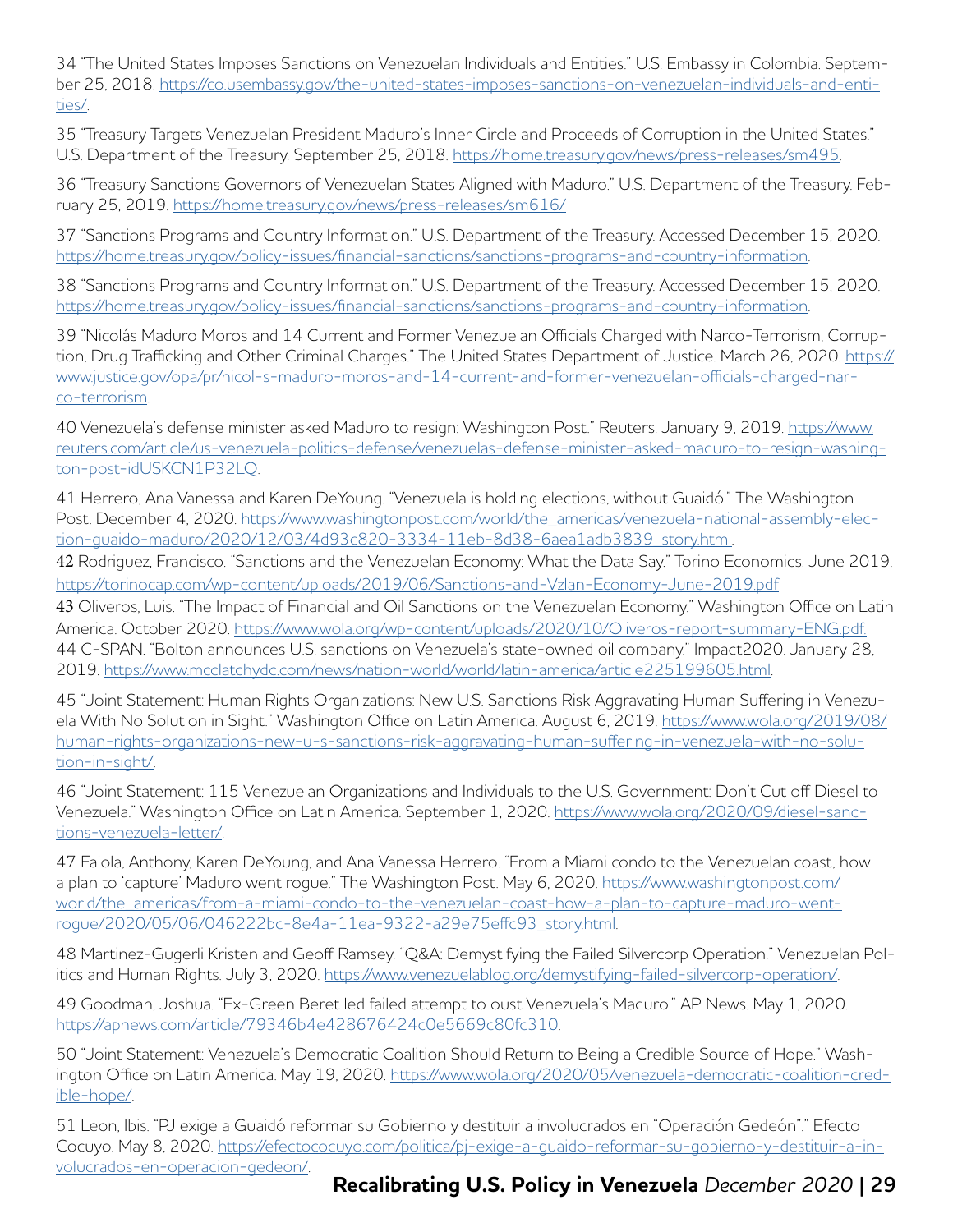52 Ramsey, Geoff. "The Trump administration's intransigence is holding back Venezuela's opposition." The Washington Post. August 25, 2020. [https://www.washingtonpost.com/opinions/2020/08/25/trump-administrations-intransi](https://www.washingtonpost.com/opinions/2020/08/25/trump-administrations-intransigence-is-holding-ba)[gence-is-holding-back-venezuelas-opposition/](https://www.washingtonpost.com/opinions/2020/08/25/trump-administrations-intransigence-is-holding-ba).

53 Faiola, Anthony and Rachelle Krygier. "During secret Venezuela talks, Maduro offered new elections. Is it a real breakthrough or a stall?" The Washington Post. August 16, 2019. [https://www.washingtonpost.com/world/](https://www.washingtonpost.com/world/the_americas/during-secret-venezuela-talks-maduro-offered-new-e) [the\\_americas/during-secret-venezuela-talks-maduro-offered-new-elections-is-it-a-real-breakthrough-or-a](https://www.washingtonpost.com/world/the_americas/during-secret-venezuela-talks-maduro-offered-new-e)[stall/2019/08/16/f1129532-c042-11e9-a8b0-7ed8a0d5dc5d\\_story.html](https://www.washingtonpost.com/world/the_americas/during-secret-venezuela-talks-maduro-offered-new-e).

54 "Democratic Transition Framework for Venezuela." U.S. Department of State. March 31, 2020. [https://www.state.](https://www.state.gov/democratic-transition-framework-for-venezuela/) [gov/democratic-transition-framework-for-venezuela/](https://www.state.gov/democratic-transition-framework-for-venezuela/).

55 "Frequently Asked Questions." U.S. Department of the Treasury. Accessed December 16, 2020. [https://home.trea](https://home.treasury.gov/policy-issues/financial-sanctions/faqs#venezuela)[sury.gov/policy-issues/financial-sanctions/faqs#venezuela](https://home.treasury.gov/policy-issues/financial-sanctions/faqs#venezuela).

56 Confessore, Nicholas, Anatoly Kurmanaev, and Kenneth P. Vogel. "Trump, Venezuela and the Tug-of-War Over a Strongman." The New York Times. November 1, 2020. [https://www.nytimes.com/2020/11/01/us/trump-venezue](https://www.nytimes.com/2020/11/01/us/trump-venezuela-maduro.html)[la-maduro.html](https://www.nytimes.com/2020/11/01/us/trump-venezuela-maduro.html).

57 "Venezuela 2020 Survey." University of North Florida Public Opinion Research Lab. 2020. [https://www.unf.edu/up](https://www.unf.edu/uploadedFiles/aa/coas/porl/2020VenezuelaReport.pdf)[loadedFiles/aa/coas/porl/2020VenezuelaReport.pdf.](https://www.unf.edu/uploadedFiles/aa/coas/porl/2020VenezuelaReport.pdf)

58 "Venezuela: Coyuntura Política y Electoral." Datincorp. August 2, 2020. [https://static1.squarespace.com/stat](https://static1.squarespace.com/static/54347365e4b05d21621151b7/t/5f3c96a40bc87a6e02c4dc3b/159780625)[ic/54347365e4b05d21621151b7/t/5f3c96a40bc87a6e02c4dc3b/1597806250088/DATINCORP+%7C+Coyu](https://static1.squarespace.com/static/54347365e4b05d21621151b7/t/5f3c96a40bc87a6e02c4dc3b/159780625)[ntura+Poli%CC%81tica+y++Electoral+%7C+VENEZUELA+%7C+02+DE+AGOSTO+2020+%282%29.pdf.](https://static1.squarespace.com/static/54347365e4b05d21621151b7/t/5f3c96a40bc87a6e02c4dc3b/159780625)

59 "Entorno venezolano: política, economía y sociedad." Datanalisis. July 2020. [https://www.wola.org/wp-content/up](https://www.wola.org/wp-content/uploads/2020/12/DATANALISIS-Escenarios-Post-Covid-19.pdf)[loads/2020/12/DATANALISIS-Escenarios-Post-Covid-19.pdf](https://www.wola.org/wp-content/uploads/2020/12/DATANALISIS-Escenarios-Post-Covid-19.pdf).

60 Ramsey, Geoff and David Smilde. "Beyond the Narcostate Narrative: What U.S. Drug Trade Monitoring Data Says About Venezuela." Washington Office on Latin America. March 11, 2020. [https://www.wola.org/analysis/be](https://www.wola.org/analysis/beyond-the-narcostate-narrative-venezuela-report/)[yond-the-narcostate-narrative-venezuela-report/.](https://www.wola.org/analysis/beyond-the-narcostate-narrative-venezuela-report/)

61 Zerpa, Fabiola and Nicolle Yapur. "Maduro Cranks Up Pressure on Venezuelan Human Rights Groups." Bloomberg. December 15, 2020. [https://www.bloomberg.com/news/articles/2020-12-15/maduro-cranks-up-pressure-on-ven](https://www.bloomberg.com/news/articles/2020-12-15/maduro-cranks-up-pressure-on-venezuelan-human-rig)[ezuelan-human-rights-groups.](https://www.bloomberg.com/news/articles/2020-12-15/maduro-cranks-up-pressure-on-venezuelan-human-rig)

62 Martinez-Gugerli, Kristen. "Interactive Map: Degrees of Diplomatic Recognition of Guaidó and Maduro." Washington Office on Latin America. October 15, 2020. [https://www.venezuelablog.org/interactive-map-degrees-of-diplo](https://www.venezuelablog.org/interactive-map-degrees-of-diplomatic-recognition-of-guaido-and-maduro)[matic-recognition-of-guaido-and-maduro/.](https://www.venezuelablog.org/interactive-map-degrees-of-diplomatic-recognition-of-guaido-and-maduro)

63 "Global Report on Food Crises 2020." United Nations World Food Programme. April 20, 2020. [https://www.wfp.](https://www.wfp.org/publications/2020-global-report-food-crises) [org/publications/2020-global-report-food-crises](https://www.wfp.org/publications/2020-global-report-food-crises).

64 "Venezuela Food Security Assessment." United Nations World Food Programme. February 23, 2020. [https://relief](https://reliefweb.int/report/venezuela-bolivarian-republic/wfp-venezuela-food-security-assessment-ma)[web.int/report/venezuela-bolivarian-republic/wfp-venezuela-food-security-assessment-main-findings-data](https://reliefweb.int/report/venezuela-bolivarian-republic/wfp-venezuela-food-security-assessment-ma).

65 "Venezuelan Protests Data Tracker." Washington Office on Latin America. Accessed December 16, 2020. [https://](https://docs.google.com/spreadsheets/d/1G6lF9hyhdb00cHro6bv1bm-gZlptIpaSYkRb1qn5IvI/edit#gid=0) docs.google.com/spreadsheets/d/1G6IF9hyhdb00cHro6bv1bm-gZlptIpaSYkRb1qn5IvI/edit#gid=0.

66 "U.S. Congress Announces Bipartisan Endorsement of a Negotiated Solution to Venezuela's Crisis." Washington Office on Latin America. December 17, 2019. [https://www.wola.org/2019/12/congress-negotiated-solution-venezu](https://www.wola.org/2019/12/congress-negotiated-solution-venezuela/)[ela/.](https://www.wola.org/2019/12/congress-negotiated-solution-venezuela/)

67 Smilde, David. "Joe Biden should not try to out-hawk Trump on Venezuela." Responsible Statecraft. June 25, 2020. [https://responsiblestatecraft.org/2020/06/25/joe-biden-should-not-try-to-out-hawk-trump-on-venezuela/](https://responsiblestatecraft.org/2020/06/25/joe-biden-should-not-try-to-out-hawk-trump-on-venezuela).

68 Monaldi, Francisco J. Twitter Post. August 26, 2020 at 4:23 PM EST. [https://twitter.com/fmonaldi/sta](https://twitter.com/fmonaldi/status/1298717644908974082)[tus/1298717644908974082](https://twitter.com/fmonaldi/status/1298717644908974082).

69 "Joint Statement: 115 Venezuelan Organizations and Individuals to the U.S. Government: Don't Cut off Diesel to Venezuela." Washington Office on Latin America. September 1, 2020. [https://www.wola.org/2020/09/diesel-sanc](https://www.wola.org/2020/09/diesel-sanctions-venezuela-letter/)[tions-venezuela-letter/.](https://www.wola.org/2020/09/diesel-sanctions-venezuela-letter/)